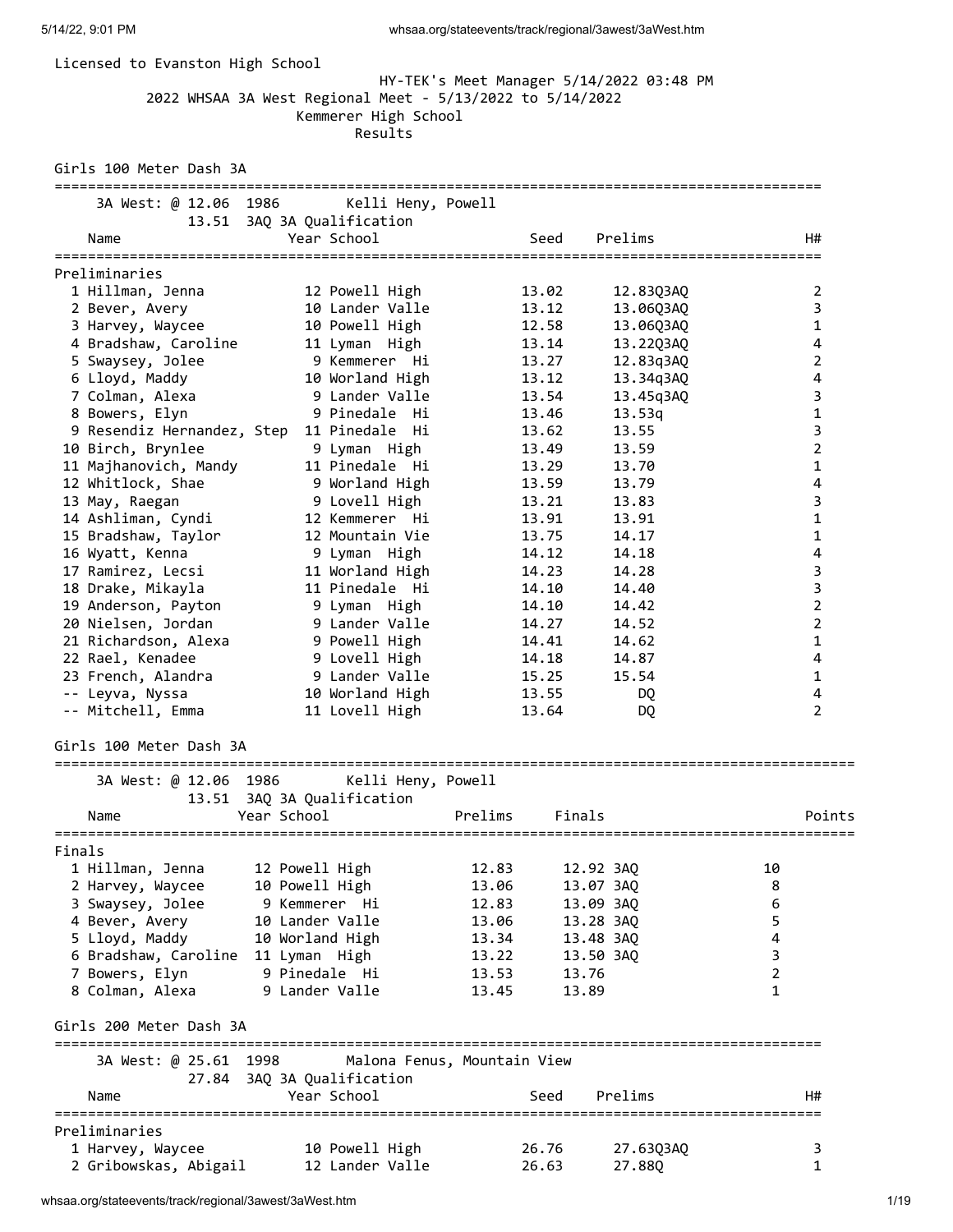| 5/14/22, 9:01 PM                           |                                    | whsaa.org/stateevents/track/regional/3awest/3aWest.htm |                    |                    |                  |                               |
|--------------------------------------------|------------------------------------|--------------------------------------------------------|--------------------|--------------------|------------------|-------------------------------|
| 3 Hillman, Jenna                           | 12 Powell High                     |                                                        | 27.32              | 28.510             |                  | 2                             |
| 4 Crane, Avery                             | 10 Lander Valle                    |                                                        | 27.17              | 27.97q             |                  | $\mathbf{1}$                  |
| 5 Heiner, Keira                            | 11 Kemmerer Hi                     |                                                        | 26.96              | 28.02q             |                  | 3                             |
| 6 Manahan, Erika                           | 10 Worland High                    |                                                        | 27.59              | 28.32q             |                  | 3                             |
| 7 Lloyd, Maddy                             | 10 Worland High                    |                                                        | 27.73              | 28.35q             |                  | 3                             |
| 8 Mitchell, Emma                           | 11 Lovell High                     |                                                        | 27.19              | 28.55q             |                  | $\mathbf{1}$                  |
| 9 Leyva, Nyssa                             | 10 Worland High                    |                                                        | 27.95              | 29.02              |                  | 1                             |
| 10 Resendiz Hernandez, Step 11 Pinedale Hi |                                    |                                                        | 27.80              | 29.09              |                  | 1                             |
| 11 Swaysey, Jolee                          | 9 Kemmerer Hi                      |                                                        | 26.68              | 29.19              |                  | $\overline{2}$                |
| 12 Bever, Avery                            | 10 Lander Valle                    |                                                        | 27.06              | 29.24              |                  | $\overline{2}$                |
| 13 Colman, Alexa                           | 9 Lander Valle                     |                                                        | 27.75              | 29.50              |                  | $\overline{2}$                |
| 14 Birch, Brynlee                          | 9 Lyman High                       |                                                        | 28.58              | 29.61              |                  | 3                             |
| 15 Floy, Catelynn                          | 9 Powell High                      |                                                        | 29.08              | 29.74              |                  | 3                             |
| 16 Ashliman, Cyndi                         | 12 Kemmerer Hi                     |                                                        | 29.75              | 30.17              |                  | $\mathbf 1$<br>$\overline{2}$ |
| 17 Kahl, Kylie<br>18 Noble, Seren          | 12 Powell High<br>10 Pinedale Hi   |                                                        | 28.07<br>30.18     | 30.45<br>30.71     |                  | $\mathbf{1}$                  |
| 19 Bradshaw, Taylor                        | 12 Mountain Vie                    |                                                        | 30.34              | 30.85              |                  | $\overline{2}$                |
| 20 Newell, Maci                            | 10 Worland High                    |                                                        | 29.69              | 31.45              |                  | $\overline{2}$                |
| 21 Rigo, Isabelle                          | 9 Pinedale Hi                      |                                                        | 30.53              | 31.58              |                  | 3                             |
| 22 Madsen, Rylee                           | 11 Lyman High                      |                                                        | 30.84              | 31.73              |                  | $\overline{\mathbf{3}}$       |
| 23 Crumrine, Danika                        | 9 Lovell High                      |                                                        | 31.03              | 31.75              |                  | $\overline{2}$                |
| 24 Walker, Alex                            | 9 Lovell High                      |                                                        | 31.56              | 32.29              |                  | $\mathbf{1}$                  |
|                                            |                                    |                                                        |                    |                    |                  |                               |
| Girls 200 Meter Dash 3A                    |                                    |                                                        |                    |                    |                  |                               |
| 3A West: @ 25.61 1998                      |                                    | Malona Fenus, Mountain View                            |                    |                    |                  |                               |
|                                            | 27.84 3AQ 3A Qualification         |                                                        |                    |                    |                  |                               |
| Name                                       | Year School                        | Prelims                                                | Finals             |                    |                  | Points                        |
| Finals                                     |                                    |                                                        |                    |                    |                  |                               |
| 1 Hillman, Jenna                           | 12 Powell High                     | 28.51                                                  | 27.27 3AQ          |                    | 10               |                               |
| 2 Harvey, Waycee                           | 10 Powell High                     | 27.63                                                  | 27.38 3AQ          |                    | 8                |                               |
| 3 Crane, Avery                             | 10 Lander Valle                    | 27.97                                                  | 27.55 3AQ          |                    | $\boldsymbol{6}$ |                               |
| 4 Gribowskas, Abigai                       | 12 Lander Valle                    | 27.88                                                  | 27.89              |                    | 5                |                               |
| 5 Mitchell, Emma                           | 11 Lovell High                     | 28.55                                                  | 28.29              |                    | 4                |                               |
| 6 Lloyd, Maddy                             | 10 Worland High                    | 28.35                                                  | 28.33              |                    | 3                |                               |
| 7 Heiner, Keira                            | 11 Kemmerer Hi                     | 28.02                                                  | 28.45              |                    | $\overline{2}$   |                               |
| 8 Manahan, Erika                           | 10 Worland High                    | 28.32                                                  | 28.62              |                    | $\mathbf 1$      |                               |
| Girls 400 Meter Dash 3A                    |                                    |                                                        |                    |                    |                  |                               |
| 3A West: @ 56.44 1985                      | 1:02.41 3AQ 3A Qualification       | Francie Faure, Worland                                 |                    |                    |                  |                               |
| Name                                       | Year School                        |                                                        | Seed               | Prelims            |                  | H#                            |
|                                            |                                    |                                                        |                    |                    |                  |                               |
| Preliminaries                              |                                    |                                                        |                    |                    |                  |                               |
| 1 Giorgis, Katie                           | 12 Mountain Vie                    |                                                        | 59.50              | 1:02.60Q           |                  | 1                             |
| 2 Gribowskas, Abigail                      | 12 Lander Valle                    |                                                        | 1:02.33            | 1:03.010           |                  | 3                             |
| 3 Hillman, Jenna                           | 12 Powell High                     |                                                        | 1:01.05            | 1:04.240           |                  | $\overline{2}$                |
| 4 Bartholomew, Anna                        | 11 Powell High                     |                                                        | 1:02.43            | 1:03.07q           |                  | 3                             |
| 5 Kaufman, Ellie                           | 10 Lander Valle                    |                                                        | 1:03.08            | 1:03.39q           |                  | 1                             |
| 6 Bowers, Elyn                             | 9 Pinedale Hi                      |                                                        | 1:04.35            | 1:04.32q           |                  | 3                             |
| 7 Peacock, Jacey                           | 12 Lyman High                      |                                                        |                    | 1:05.08q           |                  | 3                             |
| 8 Heiner, Keira                            | 11 Kemmerer Hi                     |                                                        | 1:02.68            | 1:05.12q           |                  | $\overline{2}$                |
| 9 Whitlock, Shae                           | 9 Worland High                     |                                                        | 1:03.94            | 1:05.49            |                  | 1                             |
| 10 Thatcher, Ella                          | 9 Kemmerer Hi                      |                                                        | 1:04.23            | 1:05.82            |                  | $\overline{2}$                |
| 11 Calvert, Bria                           | 9 Lander Valle                     |                                                        | 1:05.76            | 1:06.16            |                  | 1<br>1                        |
| 12 Rollins, Adisyn<br>13 Manahan, Erika    | 10 Worland High<br>10 Worland High |                                                        | 1:07.09<br>1:05.15 | 1:06.47<br>1:06.54 |                  | 3                             |
| 14 Majhanovich, Mandy                      | 11 Pinedale Hi                     |                                                        | 1:05.62            | 1:06.65            |                  | $\overline{2}$                |
| 15 Reid, Asha                              | 12 Lander Valle                    |                                                        | 1:08.30            | 1:07.23            |                  | 3                             |
| 16 Stuart, Kat                             | 12 Mountain Vie                    |                                                        | 1:09.43            | 1:09.78            |                  | 3                             |
| 17 Ramirez, Lecsi                          | 11 Worland High                    |                                                        | 1:07.45            | 1:12.29            |                  | $\overline{2}$                |
| 18 Cornia, Hallie                          | 10 Lovell High                     |                                                        | 1:13.94            | 1:13.64            |                  | 1                             |
| 19 Richardson, Alexa                       | 9 Powell High                      |                                                        | 1:12.16            | 1:13.83            |                  | $\overline{2}$                |

whsaa.org/stateevents/track/regional/3awest/3aWest.htm 2/19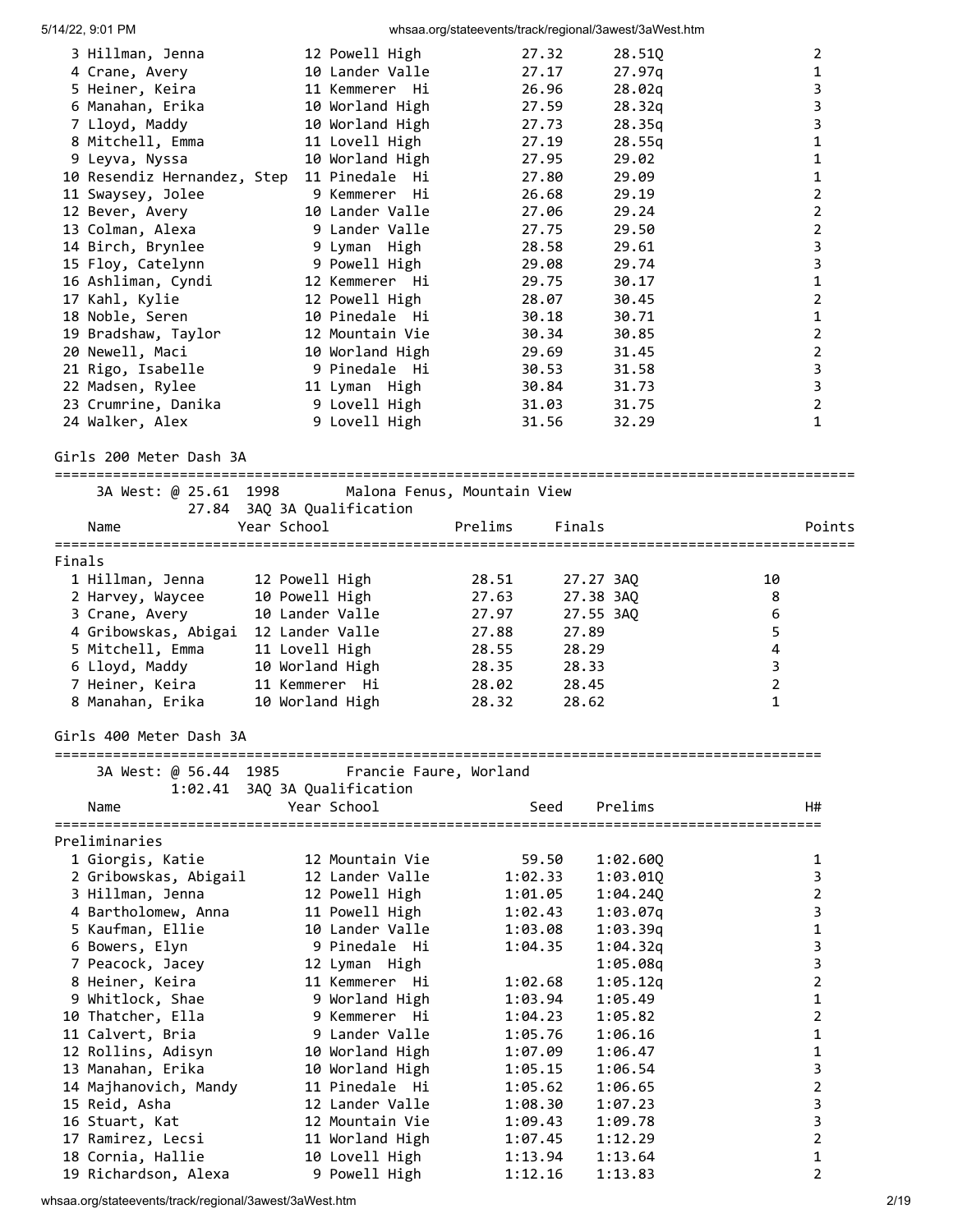| 5/14/22, 9:01 PM                             |                                              |                        | whsaa.org/stateevents/track/regional/3awest/3aWest.htm |                                                |
|----------------------------------------------|----------------------------------------------|------------------------|--------------------------------------------------------|------------------------------------------------|
| 20 Batista, Kylie<br>21 Shepherd, Destinee   | 9 Kemmerer<br>9 Kemmerer                     | Hi<br>Hi               | 1:14.90<br>1:17.11<br>1:15.39<br>1:19.42               | $\mathbf{1}$<br>$\overline{2}$                 |
| Girls 400 Meter Dash 3A                      |                                              |                        |                                                        |                                                |
| 3A West: @ 56.44 1985                        |                                              | Francie Faure, Worland |                                                        |                                                |
|                                              | 1:02.41 3AQ 3A Qualification                 |                        |                                                        |                                                |
| Name                                         | Year School                                  | Prelims                | Finals                                                 | Points                                         |
| Finals                                       |                                              |                        |                                                        |                                                |
| 1 Giorgis, Katie                             | 12 Mountain Vie                              | 1:02.60                | 1:00.00 3AQ                                            | 10                                             |
| 2 Hillman, Jenna<br>3 Bowers, Elyn           | 12 Powell High<br>9 Pinedale Hi              | 1:04.24<br>1:04.32     | $1:00.86$ 3AQ<br>$1:02.28$ $3AQ$                       | 8<br>6                                         |
| 4 Gribowskas, Abigai 12 Lander Valle         |                                              | 1:03.01                | 1:02.37 3AQ                                            | 5                                              |
| 5 Bartholomew, Anna                          | 11 Powell High                               | 1:03.07                | 1:02.47                                                | 4                                              |
| 6 Kaufman, Ellie                             | 10 Lander Valle                              | 1:03.39                | 1:02.48                                                | $\mathsf{3}$                                   |
| 7 Heiner, Keira<br>8 Peacock, Jacey          | 11 Kemmerer Hi<br>12 Lyman High              | 1:05.12<br>1:05.08     | 1:03.79<br>1:05.80                                     | $\overline{2}$<br>$\mathbf{1}$                 |
| Girls 800 Meter Run 3A                       |                                              |                        |                                                        |                                                |
|                                              |                                              |                        |                                                        |                                                |
| 3A West: @ 2:13.34 1985                      | 2:27.41 3AQ 3A Qualification                 | Francie Faure, Worland |                                                        |                                                |
| Name                                         | Year School                                  | Seed                   | Finals                                                 | H# Points<br>================================= |
| 1 Newman, Amee                               | 11 Lovell High                               | 2:19.75                | $2:26.44$ 3AQ                                          | 1 10                                           |
| 2 Eddy, Ameya                                | 9 Lander Valle                               | 2:27.05                | 2:27.85                                                | 8<br>$\mathbf{1}$                              |
| 3 Bartholomew, Anna                          | 11 Powell High<br>9 Pinedale  Hi             | 2:30.39                | 2:29.60<br>2:29.96                                     | 6<br>$\mathbf{1}$<br>5<br>$\mathbf{1}$         |
| 4 Antonino, Madison<br>5 Luna, Anessa        | 11 Lovell High                               | 2:33.39<br>2:27.47     | 2:34.44                                                | 4<br>$\mathbf{1}$                              |
| 6 Jacobsen, Kenna                            | 9 Powell High                                | 2:31.89                | 2:35.25                                                | 3<br>$\mathbf{1}$                              |
| 7 Jacobsen, Megan                            | 11 Powell High                               | 2:31.78                | 2:35.42                                                | $\overline{2}$<br>1                            |
| 8 Tapia, Zena                                | 9 Worland High                               | 2:29.59                | 2:36.69                                                | $\mathbf{1}$<br>$\mathbf{1}$                   |
| 9 Winn, Caprice<br>10 Jones, Marlee          | 10 Mountain Vie<br>11 Lander Valle           | 2:23.33<br>2:40.35     | 2:37.06<br>2:44.80                                     | $\mathbf{1}$<br>1                              |
| 11 Jamison, Lilly                            | 10 Kemmerer Hi                               | 2:42.26                | 2:46.08                                                | 1                                              |
| 12 Wilmot, Annika                            | 10 Lander Valle                              | 2:37.22                | 2:46.73                                                | 1                                              |
| 13 Simonson, Kyra                            | 11 Lander Valle                              | 2:40.42                | 2:46.83                                                | 1                                              |
| 14 Dearden, Arianne                          | 10 Kemmerer Hi                               | 2:44.15                | 2:47.14                                                | 1                                              |
| 15 Erickson, Aralynne<br>16 Bradshaw, Brilee | 10 Kemmerer Hi<br>10 Lyman High              | 2:41.96<br>2:43.86     | 2:51.42<br>2:51.69                                     | 1<br>1                                         |
| 17 Walker, Keyanna                           | 10 Lovell High                               | 2:47.37                | 2:56.13                                                | $\overline{2}$                                 |
| 18 Cornia, Hallie                            | 10 Lovell High                               | 2:53.09                | 2:57.36                                                | $\overline{2}$                                 |
| 19 Dyer, Alanna                              | 10 Worland High                              | 3:13.07                | 3:02.60                                                | $\overline{2}$                                 |
| 20 France, Maryanne                          | 9 Lyman High                                 | 3:09.74                | 3:03.14                                                | $\overline{2}$                                 |
| 21 Batista, Kylie<br>22 Hofmann, DeEtte (T   | 9 Kemmerer Hi<br>11 Worland High             | 3:08.91<br>3:05.24     | 3:08.21<br>3:14.16                                     | $\overline{2}$<br>$\overline{2}$               |
| Girls 1600 Meter Run 3A                      |                                              |                        |                                                        |                                                |
|                                              | 3A West: @ 5:03.18 2016 Anna Gibson, Jackson |                        |                                                        |                                                |
|                                              | 5:37.21 3AQ 3A Qualification                 |                        |                                                        |                                                |
| Name                                         | Year School                                  | Seed                   | Finals                                                 | Points                                         |
| 1 Eddy, Ameya                                | 9 Lander Valle                               | 5:29.36                | 5:27.96 3AQ                                            | 10                                             |
| 2 Antonino, Madison                          | 9 Pinedale Hi                                | 5:28.32                | 5:31.32 3AQ                                            | 8                                              |
| 3 Newman, Amee<br>4 Tapia, Zena              | 11 Lovell High<br>9 Worland High             | 5:19.91                | 5:32.82 3AQ                                            | 6<br>5                                         |
| 5 Rudy, Natalee                              | 11 Mountain Vie                              | 5:23.17<br>5:43.96     | 5:42.37<br>5:49.55                                     | $\overline{\mathbf{4}}$                        |
| 6 Luna, Anessa                               | 11 Lovell High                               | 5:54.44                | 5:54.10                                                | $\mathsf 3$                                    |
| 7 Simonson, Kyra                             | 11 Lander Valle                              | 5:50.22                | 5:55.20                                                | 2                                              |
| 8 Bell, Darian                               | 11 Lander Valle                              | 5:59.07                | 5:55.95                                                | $\mathbf{1}$                                   |
| 9 Winn, Caprice                              | 10 Mountain Vie                              | 5:32.51                | 6:00.37                                                |                                                |
| 10 Cooley, Kinley<br>11 Hillman, Brynn       | 9 Powell High<br>10 Powell High              | 5:54.87<br>5:44.06     | 6:02.47<br>6:07.93                                     |                                                |
|                                              |                                              |                        |                                                        |                                                |

whsaa.org/stateevents/track/regional/3awest/3aWest.htm 3/19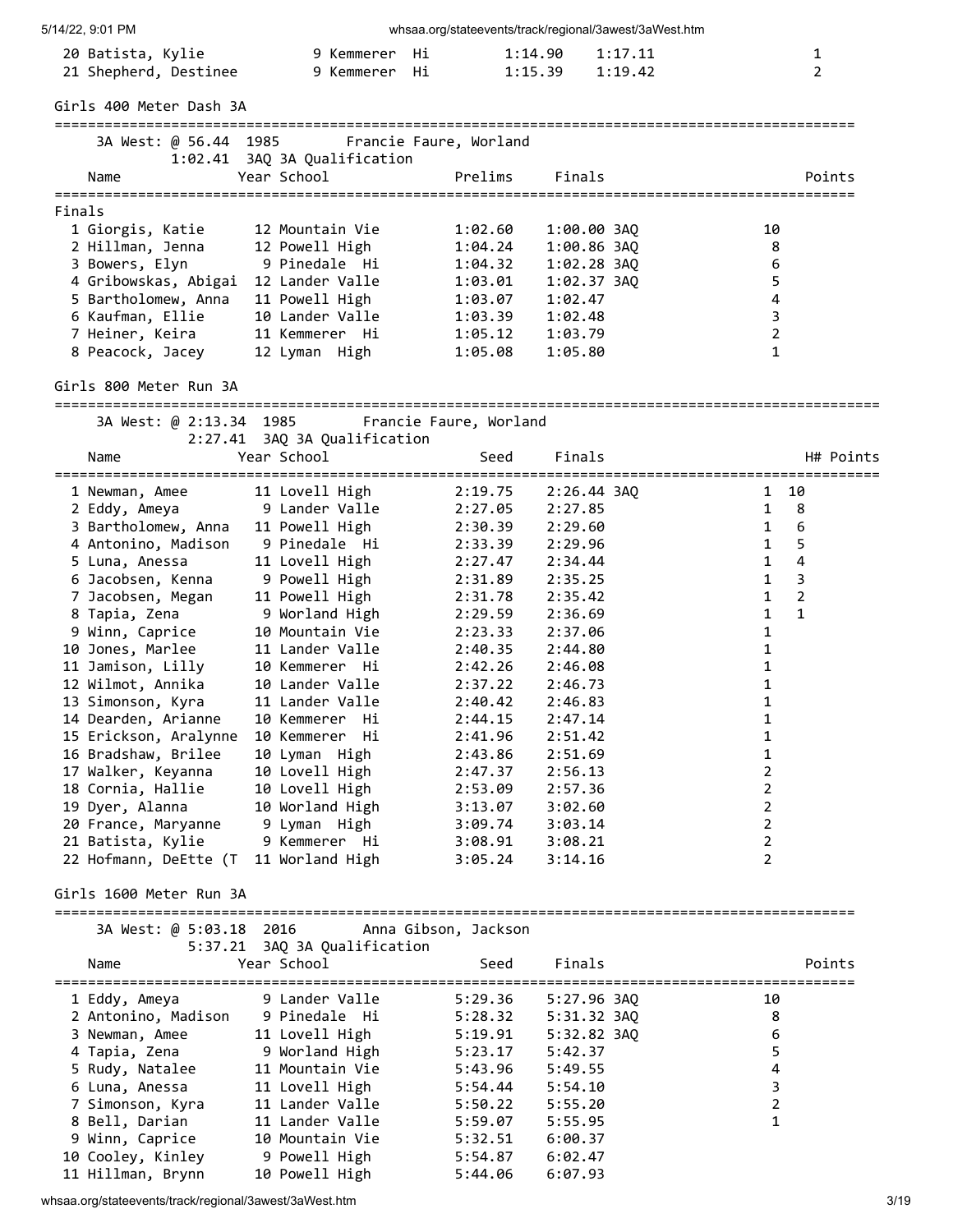| 5/14/22, 9:01 PM                                         |                                               |                      |                      | whsaa.org/stateevents/track/regional/3awest/3aWest.htm |                         |                |
|----------------------------------------------------------|-----------------------------------------------|----------------------|----------------------|--------------------------------------------------------|-------------------------|----------------|
| 12 Dearden, Arianne                                      | 10 Kemmerer Hi                                | 5:56.18              | 6:15.04              |                                                        |                         |                |
| 13 Jones, Marlee                                         | 11 Lander Valle                               | 5:53.76              | 6:17.64              |                                                        |                         |                |
| 14 Black, Jordan                                         | 9 Powell High                                 | 6:00.81              | 6:20.21              |                                                        |                         |                |
| 15 Brown, Salem                                          | 9 Powell High                                 | 6:14.50              | 6:25.91              |                                                        |                         |                |
| 16 Goodrich, Lexie                                       | 12 Pinedale Hi                                | 6:30.86              | 6:35.65              |                                                        |                         |                |
| 17 Erickson, Aralynne 10 Kemmerer Hi                     |                                               |                      | $6:26.22$ $6:36.46$  |                                                        |                         |                |
| 18 Palmer, Abby                                          | 11 Lyman High                                 | 6:21.23              | 6:42.55              |                                                        |                         |                |
| 19 France, Maryanne 9 Lyman High                         |                                               | 6:41.68              | 6:46.16              |                                                        |                         |                |
| 20 Williams, Caroline                                    | 9 Lyman High                                  | 6:42.02              | 7:01.08              |                                                        |                         |                |
| Girls 3200 Meter Run 3A                                  |                                               |                      |                      |                                                        |                         |                |
|                                                          | 3A West: @ 11:10.11 2016 Anna Gibson, Jackson |                      |                      |                                                        |                         |                |
| Name                                                     | 12:32.38 3AQ 3A Qualification<br>Year School  | Seed                 | Finals               |                                                        |                         | Points         |
|                                                          |                                               |                      |                      |                                                        |                         |                |
| 1 Antonino, Madison 9 Pinedale Hi                        |                                               | 12:05.64             | 12:22.23 3AQ         |                                                        | 10                      |                |
| 2 Tapia, Zena           9 Worland High                   |                                               | 12:29.47             | 12:44.15             |                                                        | 8                       |                |
| 3 Bell, Darian                                           | 11 Lander Valle                               | 12:42.86             | 13:10.70             |                                                        | 6                       |                |
| 4 Hillman, Brynn                                         | 10 Powell High                                | 12:47.42             | 13:27.45             |                                                        | 5                       |                |
| 5 Cooley, Kinley 9 Powell High                           |                                               |                      | 13:38.22             |                                                        | $\overline{\mathbf{4}}$ |                |
| 6 Black, Jordan 9 Powell High                            |                                               | 12:59.30             |                      |                                                        | $\mathsf{3}$            |                |
|                                                          |                                               | 13:33.27             | 13:43.96<br>13:50.83 |                                                        | $\overline{2}$          |                |
| 7 Erickson, Aralynne 10 Kemmerer Hi<br>8 Sandall, KayKay | 12 Lander Valle                               | 14:06.58<br>13:59.34 | 13:52.25             |                                                        | $\mathbf{1}$            |                |
| 9 Dearden, Arianne                                       | 10 Kemmerer Hi                                | 13:16.64             | 13:54.81             |                                                        |                         |                |
| 10 Brown, Salem                                          | 9 Powell High                                 | 13:22.34             | 14:23.54             |                                                        |                         |                |
| 11 Palmer, Abby                                          | 11 Lyman High                                 |                      |                      |                                                        |                         |                |
| 12 Williams, Caroline                                    | 9 Lyman High                                  | 15:21.72<br>15:24.09 | 15:37.28<br>17:02.29 |                                                        |                         |                |
|                                                          |                                               |                      |                      |                                                        |                         |                |
| Girls 100 Meter Hurdles 3A                               |                                               |                      |                      |                                                        |                         |                |
| 3A West: @ 15.12 2017                                    |                                               | Naya Shime, Riverton |                      |                                                        |                         |                |
|                                                          | 17.09 3AQ 3A Qualification                    |                      |                      |                                                        |                         |                |
| Name                                                     | Year School                                   |                      | Seed                 | Prelims                                                |                         | H#             |
|                                                          |                                               |                      |                      |                                                        |                         |                |
| Preliminaries                                            |                                               |                      |                      |                                                        |                         |                |
| 1 Antonino, Jaylee                                       | 10 Mountain Vie                               |                      | 15.89                | 16.18Q3AQ                                              |                         | 1              |
| 2 Walker, Laynee                                         | 9 Kemmerer  Hi                                |                      | 16.99                | 17.12Q                                                 |                         | $\overline{2}$ |
| 3 Bluemel, Hallie                                        | 11 Lyman High                                 |                      | 17.10                | 17.19Q                                                 |                         | 3              |
| 4 Youngberg, Falyn                                       | 9 Lyman High                                  |                      | 18.15                | 17.23q                                                 |                         | 3              |
| 5 Urbach, Abigail                                        | 12 Powell High                                |                      | 17.31                | 17.35q                                                 |                         | 3              |
| 6 Richardson, Anna                                       | 9 Worland High                                |                      | 17.60                | 17.38g                                                 |                         | 2              |
| 7 Anderson, Payton                                       | 9 Lyman High                                  |                      | 17.86                | 17.59q                                                 |                         | 1              |
| 8 Opps, Gretel                                           | 11 Powell High                                |                      | 17.93                | 17.74q                                                 |                         | $\mathbf{1}$   |
| 9 Bennett, Lauryn                                        | 10 Powell High                                |                      | 18.06                | 17.75                                                  |                         | $\overline{2}$ |
| 10 McFadden, Kyndal                                      | 9 Lander Valle                                |                      |                      | 17.83                                                  |                         | $\overline{2}$ |
| 11 Porter, Charlee                                       | 9 Mountain Vie                                |                      | 18.37                | 17.94                                                  |                         | $\mathbf{1}$   |
| 12 Siggins, Charity                                      | 9 Powell High                                 |                      | 18.24                | 18.35                                                  |                         | $\overline{2}$ |
| 13 Resendiz Hernandez, Step                              | 11 Pinedale Hi                                |                      | 18.54                | 18.49                                                  |                         | 1              |
| 14 Noble, Seren                                          | 10 Pinedale Hi                                |                      | 18.16                | 18.60                                                  |                         | 3              |
| 15 Irvine, Jade                                          | 12 Mountain Vie                               |                      | 18.87                | 18.92                                                  |                         | $\overline{2}$ |
| 16 Walker, Ali                                           | 9 Mountain Vie                                |                      | 19.22                | 19.00                                                  |                         | 3              |
| 17 McGuire, Mae                                          | 9 Pinedale Hi                                 |                      | 19.29                | 19.04                                                  |                         | $\overline{2}$ |
| 18 Jones, Laruen                                         | 10 Pinedale Hi                                |                      | 20.01                | 19.78                                                  |                         | $\mathbf{1}$   |
| 19 Julander, Lynsie                                      | 10 Kemmerer Hi                                |                      | 19.01                | 19.89                                                  |                         | 3              |
| -- Bitter, Seda                                          | 9 Lyman High                                  |                      | 22.93                | DQ                                                     |                         | 1              |
| Girls 100 Meter Hurdles 3A                               |                                               |                      |                      |                                                        |                         |                |
| 3A West: @ 15.12 2017                                    |                                               | Naya Shime, Riverton |                      |                                                        |                         |                |
|                                                          | 17.09 3AQ 3A Qualification                    |                      |                      |                                                        |                         |                |
| Name                                                     | Year School                                   | Prelims              | Finals               |                                                        |                         | Points         |
|                                                          |                                               |                      |                      |                                                        |                         |                |
| Finals<br>1 Antonino, Jaylee                             | 10 Mountain Vie                               | 16.18                | 15.96 3AQ            |                                                        | 10                      |                |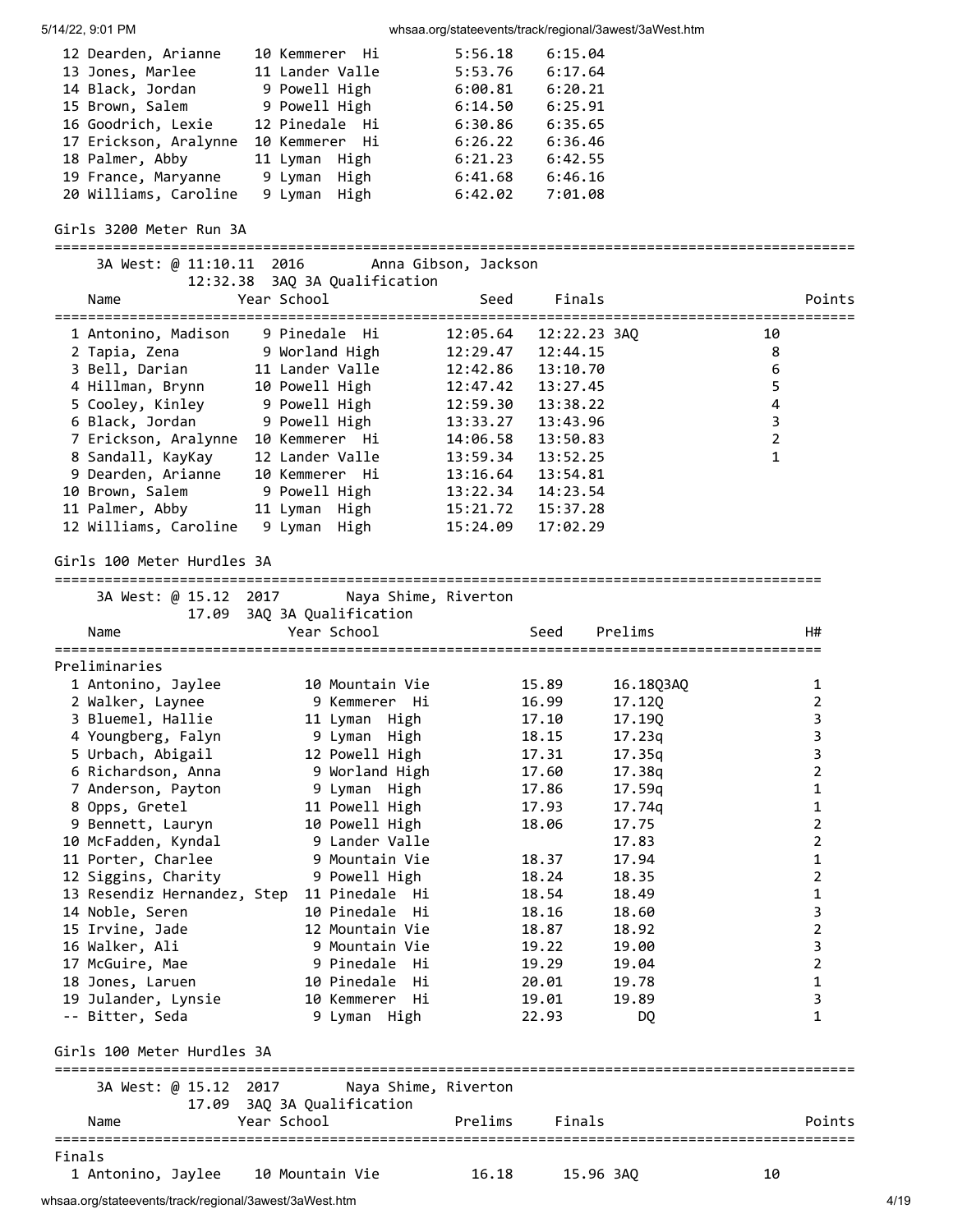| 5/14/22, 9:01 PM                             |                            | whsaa.org/stateevents/track/regional/3awest/3aWest.htm |           |                                      |                         |                         |
|----------------------------------------------|----------------------------|--------------------------------------------------------|-----------|--------------------------------------|-------------------------|-------------------------|
| 2 Bluemel, Hallie                            | 11 Lyman High              | 17.19                                                  | 16.92 3AQ |                                      | 8                       |                         |
| 3 Walker, Laynee                             | 9 Kemmerer Hi              | 17.12                                                  | 17.31     |                                      | 6                       |                         |
| 4 Youngberg, Falyn                           | 9 Lyman High               | 17.23                                                  | 17.46     |                                      | 5                       |                         |
| 5 Urbach, Abigail                            | 12 Powell High             | 17.35                                                  | 17.50     |                                      | 4                       |                         |
| 6 Richardson, Anna                           | 9 Worland High             | 17.38                                                  | 17.72     |                                      | 3                       |                         |
| 7 Anderson, Payton                           | 9 Lyman High               | 17.59                                                  | 18.05     |                                      | $\overline{2}$          |                         |
| 8 Opps, Gretel                               | 11 Powell High             | 17.74                                                  | 18.20     |                                      | $\mathbf{1}$            |                         |
| Girls 300 Meter Hurdles 3A                   |                            |                                                        |           |                                      |                         |                         |
| 3A West: @ 45.61 1997                        |                            |                                                        |           |                                      |                         |                         |
| 49.63                                        | 3AQ 3A Qualification       | Jolene Buckley, Mountain View                          |           |                                      |                         |                         |
| Name                                         | Year School                |                                                        | Seed      | Prelims                              |                         | H#                      |
|                                              |                            |                                                        |           |                                      |                         |                         |
| Preliminaries                                |                            |                                                        |           |                                      |                         |                         |
| 1 Giorgis, Katie                             | 12 Mountain Vie            |                                                        | 46.54     | 48.63Q3AQ                            |                         | 2                       |
| 2 Antonino, Jaylee                           | 10 Mountain Vie            |                                                        | 46.51     | 49.20Q3AQ                            |                         | $\mathbf{1}$            |
| 3 Walker, Laynee                             | 9 Kemmerer Hi              |                                                        | 49.45     | 51.34Q                               |                         | 3                       |
| 4 Bluemel, Hallie                            | 11 Lyman High              |                                                        | 49.74     | 51.80q                               |                         | 2                       |
| 5 Crane, Avery                               | 10 Lander Valle            |                                                        | 49.06     | 51.87q                               |                         | 3                       |
| 6 Whitlock, Shae                             | 9 Worland High             |                                                        | 51.43     | 52.13g                               |                         | $\mathbf 2$             |
| 7 Youngberg, Falyn                           | 9 Lyman High               |                                                        | 52.61     | 52.63q                               |                         | $\overline{2}$          |
| 8 Micheli, Mylie                             | 10 Mountain Vie            |                                                        | 49.88     | 52.69q                               |                         | $\mathbf{1}$            |
| 9 McFadden, Kyndal                           | 9 Lander Valle             |                                                        | 51.10     | 52.80                                |                         | 1                       |
| 10 McGuire, Mae                              | 9 Pinedale Hi              |                                                        | 55.55     | 53.39                                |                         | $\mathbf 1$             |
| 11 Richardson, Anna                          | 9 Worland High             |                                                        | 52.22     | 54.07                                |                         | 3                       |
| 12 Urbach, Abigail                           | 12 Powell High             |                                                        | 52.72     | 54.52                                |                         | 1                       |
| 13 Opps, Gretel                              | 11 Powell High             |                                                        | 52.48     | 55.19                                |                         | 3                       |
| 14 Bennett, Lauryn                           | 10 Powell High             |                                                        | 53.46     | 55.77                                |                         | 1                       |
| 15 Rael, Alyssa                              | 12 Lovell High             |                                                        | 55.18     | 55.81                                |                         | 1                       |
| 16 Porter, Charlee                           | 9 Mountain Vie             |                                                        | 53.99     | 56.21                                |                         | $\overline{2}$          |
| 17 Kidd, Saige                               | 9 Powell High              |                                                        | 55.06     | 57.37                                |                         | $\overline{2}$          |
| 18 Julander, Lynsie                          | 10 Kemmerer Hi             |                                                        | 54.58     | 58.59                                |                         | $\overline{\mathbf{3}}$ |
| 19 Jones, Laruen                             | 10 Pinedale Hi             |                                                        | 54.80     | 1:00.20                              |                         | 3                       |
| Girls 300 Meter Hurdles 3A                   |                            |                                                        |           |                                      |                         |                         |
|                                              |                            |                                                        |           |                                      |                         |                         |
| 3A West: @ 45.61 1997                        |                            | Jolene Buckley, Mountain View                          |           |                                      |                         |                         |
| 49.63                                        | 3AQ 3A Qualification       |                                                        |           |                                      |                         |                         |
| Name                                         | Year School                | Prelims                                                | Finals    |                                      |                         | Points                  |
| Finals                                       |                            |                                                        |           |                                      |                         |                         |
| 1 Giorgis, Katie                             | 12 Mountain Vie            | 48.63                                                  | 47.37 3AQ |                                      | 10                      |                         |
| 2 Antonino, Jaylee                           | 10 Mountain Vie            | 49.20                                                  | 48.45 3AQ |                                      | 8                       |                         |
| 3 Bluemel, Hallie                            | 11 Lyman High              | 51.80                                                  | 49.64     |                                      | 6                       |                         |
| 4 Whitlock, Shae                             | 9 Worland High             | 52.13                                                  | 50.73     |                                      | 5                       |                         |
| 5 Crane, Avery                               | 10 Lander Valle            | 51.87                                                  | 51.31     |                                      | $\overline{\mathbf{4}}$ |                         |
| 6 Micheli, Mylie                             | 10 Mountain Vie            | 52.69                                                  | 52.03     |                                      | $\overline{3}$          |                         |
| 7 Walker, Laynee                             | 9 Kemmerer Hi              | 51.34                                                  | 52.23     |                                      | $\overline{2}$          |                         |
| 8 Youngberg, Falyn                           | 9 Lyman High               | 52.63                                                  | 53.59     |                                      | $\mathbf{1}$            |                         |
| Girls 4x100 Meter Relay 3A                   |                            |                                                        |           |                                      |                         |                         |
|                                              |                            |                                                        |           |                                      |                         |                         |
| 3A West: @ 50.59 2011                        |                            | Cody, Cody                                             |           |                                      |                         |                         |
|                                              | 53.80 3AQ 3A Qualification |                                                        |           |                                      |                         |                         |
| School                                       |                            | Seed                                                   | Finals    |                                      |                         | Points                  |
|                                              |                            |                                                        |           | ==================================== |                         |                         |
| 1 Lander Valley High School                  |                            | 50.57                                                  | 50.70 3AQ |                                      | 10                      |                         |
| 1) Bever, Avery 10                           |                            | 2) Gribowskas, Abigail 12                              |           |                                      |                         |                         |
| 3) Colman, Alexa 9<br>2 Kemmerer High School |                            | 4) Crane, Avery 10<br>51.46                            | 50.89 3AQ |                                      | 8                       |                         |
| 1) Swaysey, Jolee 9                          |                            | 2) Walker, Laynee 9                                    |           |                                      |                         |                         |
| 3) Martinez, Natasha 9                       |                            | 4) Heiner, Keira 11                                    |           |                                      |                         |                         |
| 3 Worland High School                        |                            | 52.49                                                  | 53.27 3AQ |                                      | 6                       |                         |
| 1) Lloyd, Maddy 10                           |                            | 2) Ramirez, Lecsi 11                                   |           |                                      |                         |                         |
|                                              |                            |                                                        |           |                                      |                         |                         |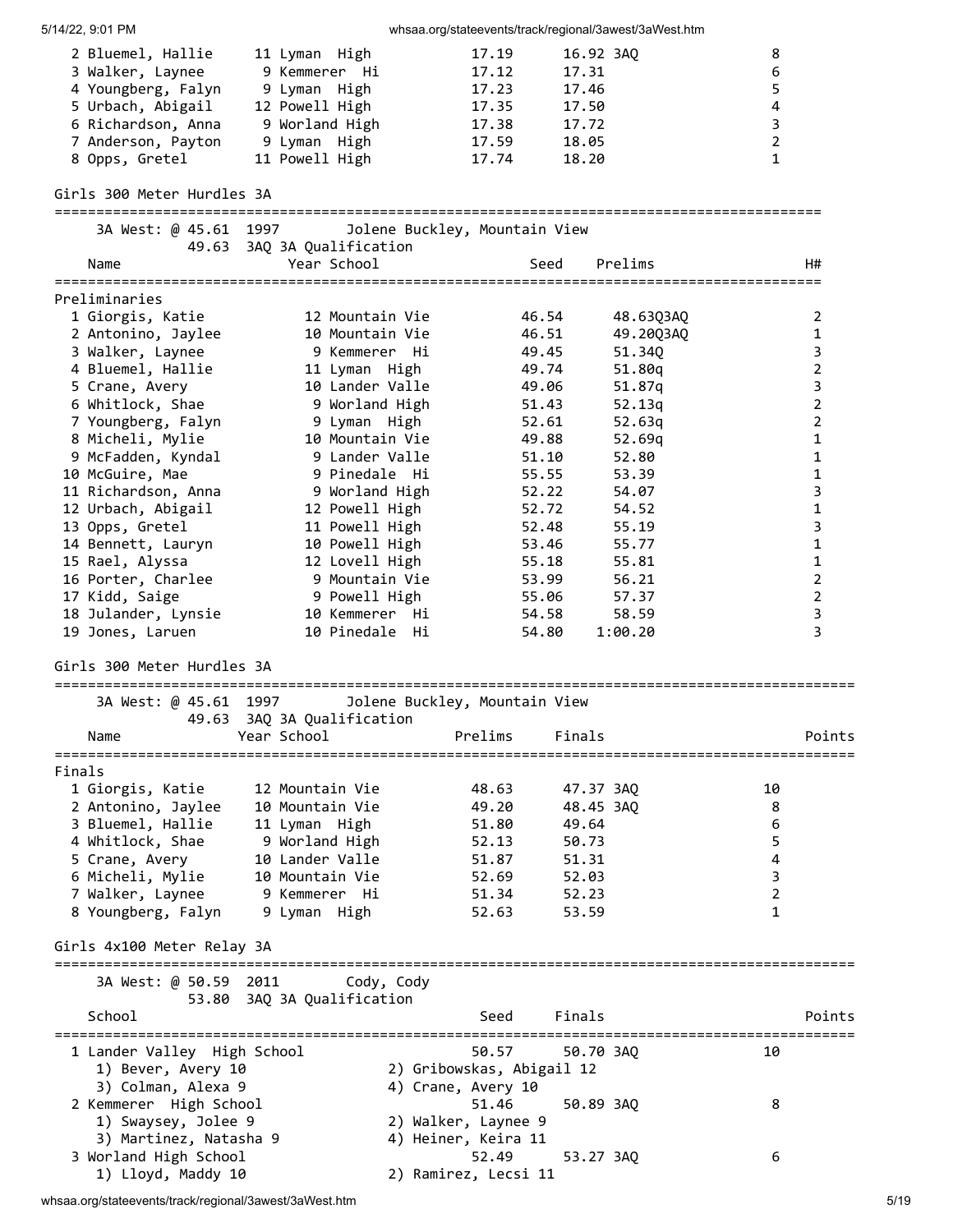5/14/22, 9:01 PM whsaa.org/stateevents/track/regional/3awest/3aWest.htm 3) Leyva, Nyssa 10 4) Manahan, Erika 10<br>Aliah School (52 54 52) 4 Powell High School 53.54 53.31 3AQ 5 1) Spomer, Sydney 11 2) Urbach, Abigail 12 3) Floy, Catelynn 9 4) Ratcliff, Kenzie 10 5 Mountain View High School 53.29 53.42 3AQ 4 1) Bradshaw, Taylor 12 2) Hickey, Addi 9 3) Micheli, Mylie 10 4) Porter, Charlee 9 6 Lyman High School 53.70 3AQ 3 1) Bluemel, Hallie 11 2) Anderson, Payton 9 3) Birch, Brynlee 9 4) Bradshaw, Caroline 11 7 Pinedale High School 53.79 54.43 2 1) Bowers, Elyn 9 2) Drake, Mikayla 11 3) Majhanovich, Mandy 11 4) Resendiz Hernandez, Stephanie 1 8 Lovell High School 53.99 54.71 1 1) May, Raegan 9 2) Rael, Alyssa 12 3) Mitchell, Emma 11 4) Rael, Kenadee 9 Girls 4x400 Meter Relay 3A ================================================================================================ 3A West: @ 4:04.45 2001 Powell, Powell 4:21.49 3AQ 3A Qualification School School Seed Finals Points ================================================================================================ 1 Lander Valley High School 4:15.72 4:17.31 3AQ 10 1) Kaufman, Ellie 10 2) McFadden, Kyndal 9 3) Calvert, Bria 9 12 (2014) Anne, Avery 10 2 Powell High School 4:15.64 4:19.34 3AQ 8 1) Jacobsen, Megan 11 2) Jacobsen, Kenna 9 3) Bartholomew, Anna 11 4) Harvey, Waycee 10 3 Kemmerer High School 4:18.83 4:20.06 3AQ 6 1) Thatcher, Ella 9 2) Thatcher, Tyler 10 3) Martinez, Natasha 9 4) Heiner, Keira 11 4 Worland High School 4:24.70 4:23.17 5 1) Manahan, Erika 10 2) Rollins, Adisyn 10 3) Ramirez, Lecsi 11 4) Whitlock, Shae 9 5 Lyman High School 4:28.86 4 1) Bluemel, Hallie 11 2) Peacock, Jacey 12 3) Wells, Ashtyn 10 4) Bradshaw, Sage 11 6 Pinedale High School 4:37.32 4:36.03 3 1) Helm, Sarah 9 2) Jones, Laruen 10 3) Landers, Matazi 9 4) McGuire, Mae 9 7 Mountain View High School 4:28.54 4:36.79 2 1) Hickey, Addi 9 2) Micheli, Mylie 10 3) Whiting, Grace 11  $\hskip1cm$  4) Stuart, Kat 12 Girls 4x800 Meter Relay 3A ================================================================================================ 3A West: @ 9:55.40 1996 Worland, Worland 10:56.49 3AQ 3A Qualification School Seed Finals Points Points ================================================================================================ 1 Lander Valley High School 10:23.48 10:36.90 3AQ 10 1) Jones, Marlee 11 2) Simonson, Kyra 11 3) McFadden, Kyndal 9 4) Wilmot, Annika 10 2 Powell High School 10:23.59 10:45.17 3AQ 8 1) Hillman, Brynn 10 2) Jacobsen, Megan 11 3) Bartholomew, Anna 11 4) Cooley, Kinley 9 3 Kemmerer High School 10:54.32 10:51.32 3AQ 6 1) Thatcher, Tyler 10 2) Jamison, Lilly 10 3) Erickson, Aralynne 10 4) Skidmore, Janae 9 4 Pinedale High School 11:21.47 5 1) Antonino, Madison 9 2) Goodrich, Lexie 12 3) Helm, Sarah 9 4) Landers, Matazi 9

Girls 1600 Sprint Medley 3A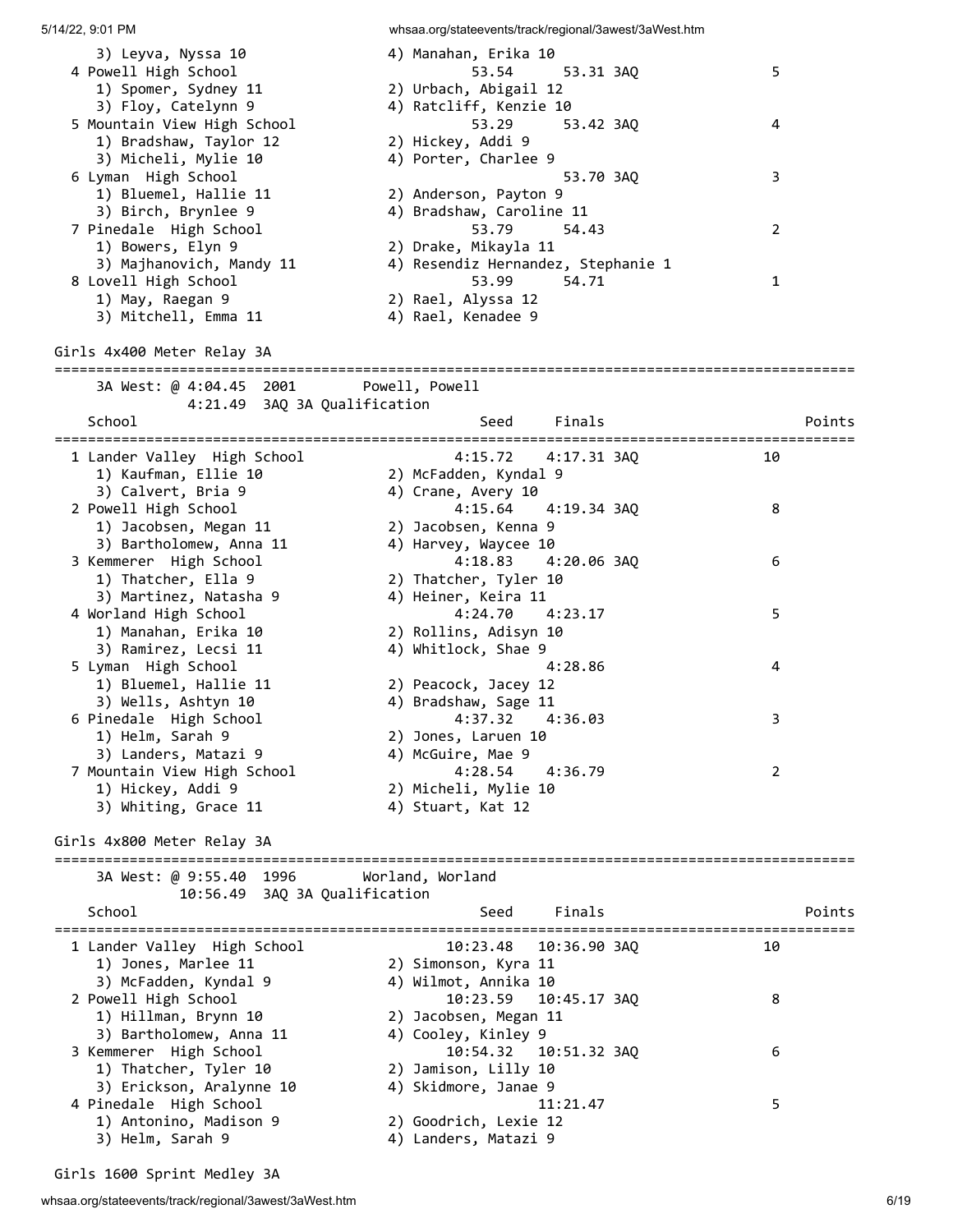|                                               |                                    | 3A West: @ 4:20.93  5/14/2021  Lovell High School, Lovell |                                                      |                              |
|-----------------------------------------------|------------------------------------|-----------------------------------------------------------|------------------------------------------------------|------------------------------|
|                                               |                                    | E Mitchell, P Thomas, A Luna, A Newman                    |                                                      |                              |
|                                               | 4:38.39 3AQ 3A Qualification       |                                                           |                                                      |                              |
| School<br>===========                         |                                    | Seed                                                      | Finals                                               | Points                       |
| 1 Lander Valley High School                   |                                    | 4:29.33                                                   | ===============================<br>4:27.86 3AQ<br>10 |                              |
| 1) Colman, Alexa 9                            |                                    | 2) Bever, Avery 10                                        |                                                      |                              |
| 3) Kaufman, Ellie 10                          |                                    | 4) Eddy, Ameya 9                                          |                                                      |                              |
| 2 Lovell High School                          |                                    | 4:27.55<br>4:39.52                                        | 8                                                    |                              |
| 1) Rael, Alyssa 12                            |                                    | 2) Mitchell, Emma 11                                      |                                                      |                              |
| 3) Luna, Anessa 11                            |                                    | 4) Newman, Amee 11                                        |                                                      |                              |
| 3 Powell High School                          |                                    | 4:42.52<br>4:32.79                                        | 6                                                    |                              |
| 1) Kahl, Kylie 12                             |                                    | 2) Floy, Catelynn 9                                       |                                                      |                              |
| 3) Jacobsen, Kenna 9                          |                                    | 4) Jacobsen, Megan 11                                     |                                                      |                              |
| 4 Mountain View High School                   |                                    | 4:45.31<br>4:43.43                                        | 5                                                    |                              |
| 1) Bradshaw, Taylor 12                        |                                    | 2) Hutchings, Mya 10                                      |                                                      |                              |
| 3) Whiting, Grace 11                          |                                    | 4) Rudy, Natalee 11                                       |                                                      |                              |
| 5 Worland High School                         |                                    | 4:46.52<br>4:52.15                                        | 4                                                    |                              |
| 1) Lloyd, Maddy 10                            |                                    | 2) Leyva, Nyssa 10                                        |                                                      |                              |
| 3) Rollins, Adisyn 10                         |                                    | 4) Tapia, Zena 9<br>4:49.96                               |                                                      |                              |
| 6 Kemmerer High School                        |                                    | 4:56.38                                                   | 3                                                    |                              |
| 1) Martinez, Natasha 9<br>3) Thatcher, Ella 9 |                                    | 2) Thatcher, Tyler 10<br>4) Dearden, Arianne 10           |                                                      |                              |
| 7 Lyman High School                           |                                    | 4:55.42<br>4:56.49                                        | $\overline{2}$                                       |                              |
| 1) Bradshaw, Caroline 11                      |                                    | 2) Bradshaw, Sage 11                                      |                                                      |                              |
| 3) Wells, Ashtyn 10                           |                                    | 4) Bradshaw, Brilee 10                                    |                                                      |                              |
| 8 Pinedale High School                        |                                    | 4:59.65 4:57.51                                           | 1                                                    |                              |
| 1) Helm, Sarah 9                              |                                    | 2) Jones, Laruen 10                                       |                                                      |                              |
| 3) McGuire, Mae 9                             |                                    | 4) Noble, Seren 10                                        |                                                      |                              |
|                                               |                                    |                                                           |                                                      |                              |
| Girls High Jump 3A                            |                                    |                                                           |                                                      |                              |
|                                               |                                    |                                                           |                                                      |                              |
|                                               |                                    |                                                           |                                                      |                              |
| 3A West: @ 5-07 2013 Ann Wingeleth, Lyman     |                                    |                                                           |                                                      |                              |
|                                               | 4-11.00 3AQ 3A Qualification       |                                                           |                                                      |                              |
| Name                                          | Year School                        | Seed                                                      | Finals                                               | H# Points                    |
|                                               |                                    |                                                           |                                                      |                              |
| 1 Hutchings, Mya                              | 10 Mountain Vie                    | 5-02.00                                                   | 5-05.00 3AQ                                          | 3 10                         |
| 2 Bradshaw, Sage 11 Lyman High 1-10.00        |                                    |                                                           | $\overline{\mathbf{3}}$<br>4-11.00 3AQ               | 7                            |
| 2 Thorington, Addy                            | 10 Powell High                     | 4-10.00                                                   | 4-11.00 3AQ<br>3                                     | 7                            |
| 4 Antonino, Jaylee                            | 10 Mountain Vie<br>12 Mountain Vie | $5 - 02.00$                                               | 3<br>4-11.00 3AQ<br>$\overline{2}$                   | 5<br>$\overline{\mathbf{4}}$ |
| 5 Lamoreaux, Taite<br>6 Skidmore, Janae       | 9 Kemmerer Hi                      | 4-09.00<br>4-09.00<br>4-09.00<br>$4 - 05.00$              | 1                                                    | 3                            |
|                                               |                                    | 4-09.00<br>4-08.00                                        | $\overline{2}$                                       | 1.50                         |
| 7 May, Raegan<br>7 Reid, Asha                 | 9 Lovell High<br>12 Lander Valle   | $4 - 10.00$<br>4-09.00                                    | 3                                                    | 1.50                         |
| 9 Walker, Ali                                 | 9 Mountain Vie                     | $4 - 10.00$<br>$4 - 09.00$                                | 3                                                    |                              |
| 10 Richardson, Anna                           | 9 Worland High                     | $4 - 08.00$<br>$4 - 07.00$                                | 2                                                    |                              |
| 10 Renner, Kyndall                            | 9 Worland High                     | $4 - 07.00$<br>4-07.00                                    | 2                                                    |                              |
| 10 Kahl, Kylie                                | 12 Powell High                     | 4-07.00<br>4-07.00                                        | $\overline{2}$                                       |                              |
| 10 Ratcliff, Kenzie                           | 10 Powell High                     | 4-09.00<br>4-07.00                                        | 3                                                    |                              |
| 14 Rollins, Adisyn                            | 10 Worland High                    | $4 - 05.00$<br>4-09.00                                    | $\overline{2}$                                       |                              |
| 14 Siggins, Charity                           | 9 Powell High                      | $4 - 05.00$<br>4-09.00                                    | 2                                                    |                              |
| -- Helm, Sarah                                | 9 Pinedale Hi                      | $4 - 04.00$                                               | 1<br>NН                                              |                              |
| -- Betancourt, Chayle                         | 9 Lovell High                      | 4-02.00                                                   | NН<br>1                                              |                              |
| -- Hawke, Madeline                            | 9 Pinedale Hi                      | 4-04.00                                                   | 1<br>NН                                              |                              |
| -- Salazar, Delilah                           | 11 Worland High                    | 4-04.00                                                   | 1<br>NН                                              |                              |
| -- Hillman, Marie                             | 9 Lovell High                      | 4-03.00                                                   | 1<br>NН                                              |                              |
| -- Scurlock, Lauryn                           | 9 Pinedale Hi                      | 4-03.00                                                   | $\mathbf 1$<br><b>NH</b>                             |                              |
| Girls Pole Vault 3A                           |                                    |                                                           |                                                      |                              |
| 3A West: @ 11-09                              | 2018                               | Grace Shaffer/Eve Johnson, Cody/Cody                      |                                                      |                              |
| 9-01.00                                       | 3AQ 3A Qualification               |                                                           |                                                      |                              |
| Name                                          | Year School                        | Seed                                                      | Finals                                               | Points                       |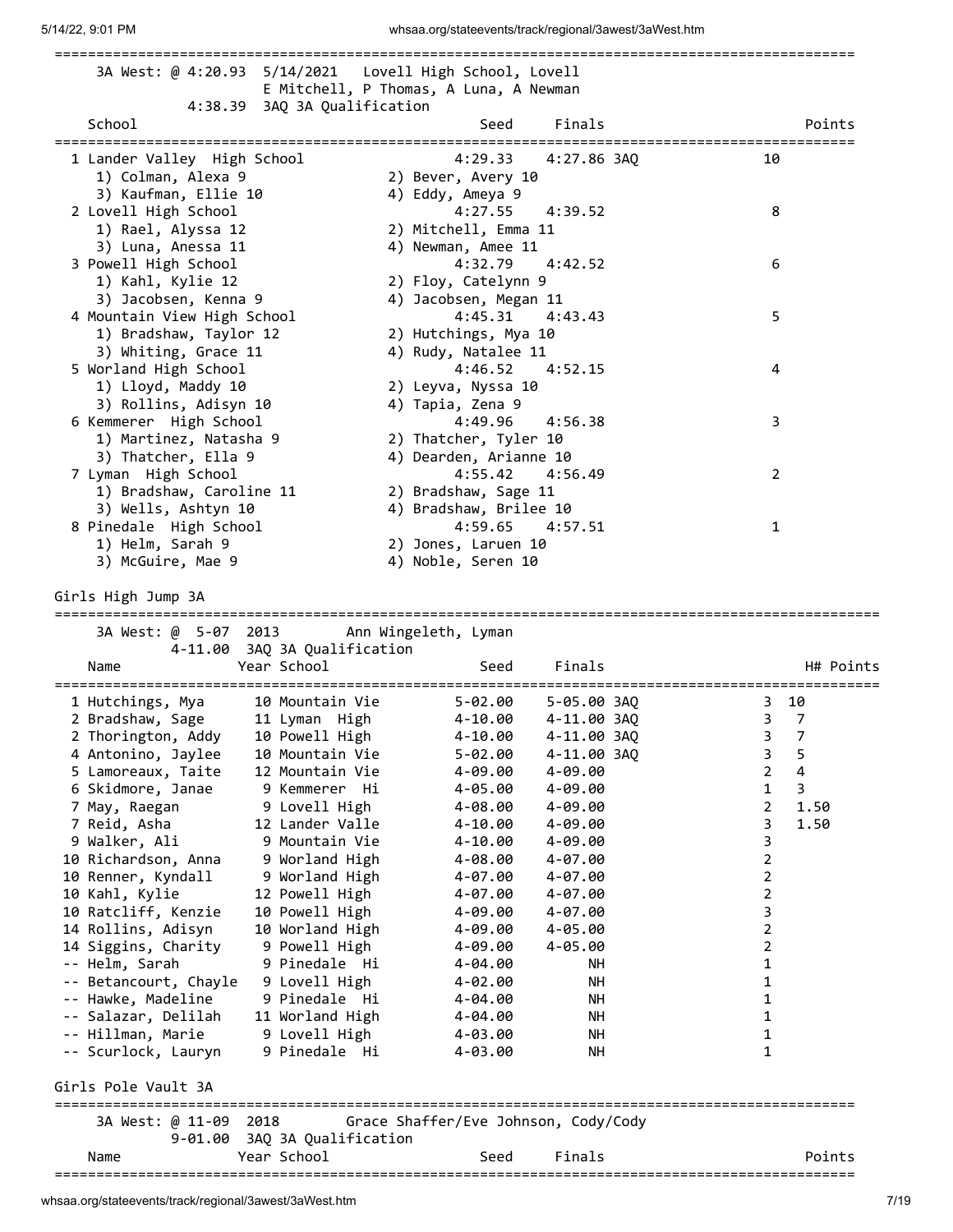| 5/14/22, 9:01 PM                     |                               | whsaa.org/stateevents/track/regional/3awest/3aWest.htm |              |                |                         |
|--------------------------------------|-------------------------------|--------------------------------------------------------|--------------|----------------|-------------------------|
| 1 Micheli, Mylie                     | 10 Mountain Vie               | 11-02.00                                               | $9 - 00.00$  | 10             |                         |
| 2 Walker, Laynee                     | 9 Kemmerer Hi                 | $8 - 06.00$                                            | $8 - 06.00$  |                | 8                       |
| 3 Whiting, Grace                     | 11 Mountain Vie               | 8-08.00                                                | $8 - 06.00$  |                | 6                       |
| 4 Bennett, Lauryn                    | 10 Powell High                | $9 - 01.00$                                            | $8 - 06.00$  |                | 5                       |
| 5 Lehning, Karlee                    | 12 Mountain Vie               | $9 - 01.00$                                            | $8 - 00.00$  |                | $\overline{\mathbf{4}}$ |
| 6 Jacobsen, Kenna                    | 9 Powell High                 | $8 - 01.00$                                            | $8 - 00.00$  |                | $\overline{3}$          |
| 7 Thatcher, Tyler                    | 10 Kemmerer Hi                | $8 - 00.00$                                            | 7-06.00      |                | $\overline{2}$          |
| 8 Bradshaw, Brilee                   | 10 Lyman High                 | 7-06.00                                                | 7-06.00      |                | 0.50                    |
| 8 Mitchell, Bo                       | 10 Lander Valle               | $8 - 00.00$                                            | 7-06.00      |                | 0.50                    |
| 9 Crumrine, Danika                   | 9 Lovell High                 | 7-00.00                                                | 7-06.00      |                |                         |
| 11 Youngberg, Falyn                  | 9 Lyman High                  | 7-00.00                                                | 7-00.00      |                |                         |
| 12 James, Livee                      | 9 Lovell High                 | 7-01.00                                                | $6 - 06.00$  |                |                         |
| Girls Long Jump 3A                   |                               |                                                        |              |                |                         |
| 3A West: @ 18-03 5/14/2021           |                               | Sage Bradshaw, Lyman                                   |              |                |                         |
|                                      | 16-01.00 3AQ 3A Qualification |                                                        |              |                |                         |
| Name                                 | Year School                   | Seed                                                   | Finals       |                | H# Points               |
|                                      |                               |                                                        |              |                |                         |
| 1 Bradshaw, Sage                     | 11 Lyman High                 | 17-00.00                                               | 16-06.00 3AQ | 3.             | 10                      |
| 2 Majhanovich, Mandy 11 Pinedale Hi  |                               | 15-09.00                                               | 15-09.75     | 3              | 8                       |
| 3 Harvey, Waycee                     | 10 Powell High                | 16-08.00                                               | 15-07.50     | 3              | $\boldsymbol{6}$        |
| 4 Wells, Ashtyn                      | 10 Lyman High                 | 15-02.25                                               | 15-04.00     | 3              | 5                       |
| 5 Gribowskas, Abigai 12 Lander Valle |                               | 16-08.50                                               | 15-03.75     | $\overline{3}$ | $\overline{\mathbf{4}}$ |
| 6 Swaysey, Jolee                     | 9 Kemmerer Hi                 | $16 - 10.50$                                           | 15-03.25     | $\mathbf{3}$   | $\overline{3}$          |
| 7 Bowers, Elyn                       | 9 Pinedale Hi                 | 16-05.25                                               | 15-01.50     | 3              | $\overline{2}$          |
| 8 Martinez, Natasha                  | 9 Kemmerer Hi                 | 15-09.50                                               | 14-08.75     | 3              | $\mathbf{1}$            |
| 9 Bradshaw, Caroline                 | 11 Lyman High                 | 16-06.75                                               | 14-08.25     | 3              |                         |
| 10 Bowers, Shaylee                   | 12 Lovell High                | 14-07.25                                               | 14-08.00     | 2              |                         |
| 11 Harber, Maggie                    | 12 Pinedale Hi                | 15-00.50                                               | 14-05.25     | 2              |                         |
| 12 May, Raegan                       | 9 Lovell High                 |                                                        | 14-02.75     | $\overline{2}$ |                         |
| 13 Ratcliff, Kenzie                  | 10 Powell High                | 14-00.50<br>14-08.75                                   | 13-09.75     | $\overline{2}$ |                         |
|                                      |                               |                                                        |              | 2              |                         |
| 14 Walker, Kate                      | 10 Mountain Vie               | 14-04.50                                               | 13-08.00     |                |                         |
| 15 Walker, Ali                       | 9 Mountain Vie                | 13-03.25                                               | 13-01.00     | 1              |                         |
| 16 Fowler, Jersey                    | 9 Worland High                | 14-01.25                                               | 12-10.75     | 2              |                         |
| 17 Glanz, Madilyn                    | 9 Worland High                | 13-02.00                                               | 12-10.00     | 1              |                         |
| 18 Crumrine, Danika                  | 9 Lovell High                 | 13-07.50                                               | 12-08.25     | 1              |                         |
| 19 Renner, Kyndall                   | 9 Worland High                | 13-00.00                                               | 12-00.25     | 1              |                         |
| 20 Rael, Kenadee                     | 9 Lovell High                 | 13-09.50                                               | 11-09.50     | $\overline{2}$ |                         |
| 21 St. Clair, Sandra                 | 10 Lander Valle               | 13-01.75                                               | 11-06.50     | 1              |                         |
| -- Wyatt, Kenna                      | 9 Lyman High                  | 12-06.50                                               | ND.          | 1              |                         |
| -- Irvine, Jade                      | 12 Mountain Vie               | 13-08.00                                               | <b>ND</b>    | 1              |                         |
| -- Spomer, Sydney                    | 11 Powell High                | 14-05.75                                               | ND.          | 2              |                         |
| -- Siggins, Charity                  | 9 Powell High                 | 14-01.00                                               | <b>ND</b>    | 2              |                         |
| -- Salazar, Delilah                  | 11 Worland High               | 13-05.25                                               | <b>ND</b>    | 1              |                         |
| Girls Triple Jump 3A                 |                               |                                                        |              |                |                         |
| 3A West: @ 38-01 2013                |                               | Ann Wingleth, Lyman                                    |              |                |                         |
|                                      | 33-01.00 3AQ 3A Qualification |                                                        |              |                |                         |
| Name                                 | Year School                   | Seed                                                   | Finals       |                | H# Points               |
| 1 Spomer, Sydney                     | 11 Powell High                | 34-03.25                                               | 33-09.50 3AQ | 3.             | 10                      |
| 2 Giorgis, Katie                     | 12 Mountain Vie               | 34-01.00                                               | 33-00.00     | 3              | 8                       |
| 3 Floy, Catelynn                     | 9 Powell High                 | 33-01.25                                               | $32 - 08.50$ | 3              | $\boldsymbol{6}$        |
| 4 Wells, Ashtyn                      | 10 Lyman High                 | 31-11.00                                               | $32 - 07.50$ | 3              | 5                       |
| 5 Thatcher, Ella                     | 9 Kemmerer Hi                 | 33-00.00                                               | 32-07.00     | 3              | $\overline{4}$          |
| 6 Glanz, Madilyn                     | 9 Worland High                | 32-08.00                                               | 31-05.00     | 3              | $\overline{3}$          |
| 7 Harber, Maggie                     | 12 Pinedale Hi                | 31-04.00                                               | 31-04.00     | $\overline{2}$ | 2                       |
| 8 Whiting, Grace                     | 11 Mountain Vie               | 30-09.75                                               | 31-01.50     | 2              | $\mathbf{1}$            |
| 9 Reid, Asha                         | 12 Lander Valle               |                                                        | 30-09.00     | 1              |                         |
| 10 Siggins, Charity                  | 9 Powell High                 | 31-09.00                                               | 30-01.50     | 2              |                         |
| 11 Birch, Brynlee                    | 9 Lyman High                  | 30-02.75                                               | 29-01.50     | $\overline{2}$ |                         |
| 12 Walker, Alex                      | 9 Lovell High                 | 30-02.50                                               | 28-11.00     | $\overline{2}$ |                         |
| 13 Kaufman, Ellie                    | 10 Lander Valle               | 29-00.50                                               | 28-08.00     | 1              |                         |

whsaa.org/stateevents/track/regional/3awest/3aWest.htm 8/19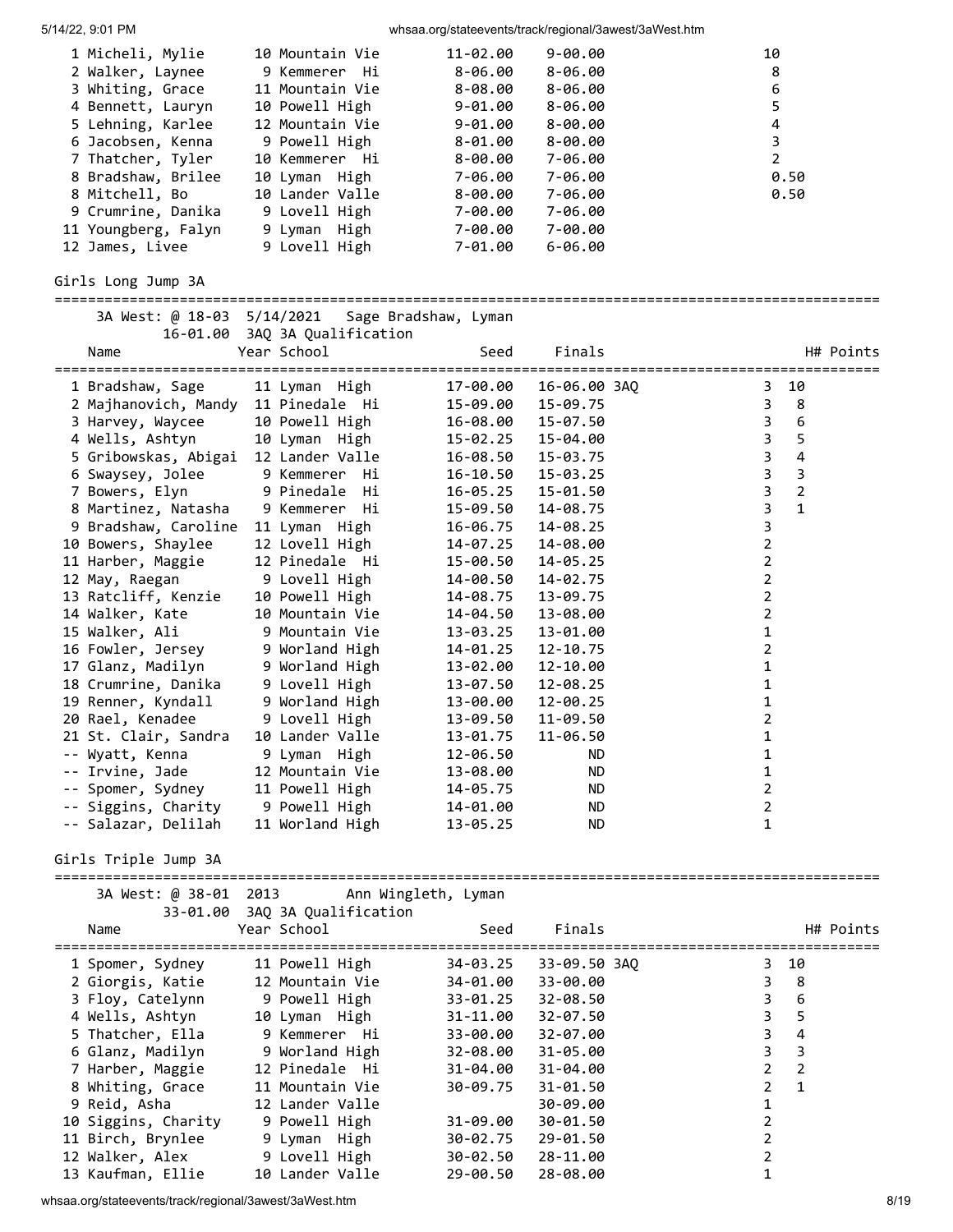| 14 Rael, Kenadee<br>15 Cornia, Hallie<br>16 Walker, Keyanna<br>17 Rigo, Isabelle | 9 Lovell High<br>10 Lovell High<br>10 Lovell High<br>9 Pinedale Hi | 28-06.00<br>$27 - 10.50$<br>27-05.50<br>29-03.00 | 28-02.50<br>27-11.00<br>27-08.50<br>27-05.00 | 1<br>$\mathbf 1$<br>1<br>1  |                              |
|----------------------------------------------------------------------------------|--------------------------------------------------------------------|--------------------------------------------------|----------------------------------------------|-----------------------------|------------------------------|
| -- Drake, Mikayla                                                                | 11 Pinedale Hi                                                     | 29-06.50                                         | ND.                                          | $\overline{2}$              |                              |
| Girls Shot Put 3A                                                                |                                                                    |                                                  |                                              |                             |                              |
| 3A West: @ 45-05 1993                                                            |                                                                    | Jesseca Cross, Powell                            |                                              |                             |                              |
| Name                                                                             | 34-06.00 3AQ 3A Qualification<br>Year School                       | Seed                                             | Finals                                       |                             | H# Points                    |
| 1 Thompson, Reagan                                                               | 12 Powell High                                                     | 37-03.75                                         | 36-04.50 3AQ                                 | 4                           | 10                           |
| 2 Dickerson, Kendall                                                             | 12 Lyman High                                                      | 37-02.50                                         | 35-08.00 3AQ                                 | 4                           | 8                            |
| 3 Petersen, Manaia                                                               | 10 Worland High                                                    | 37-01.00                                         | $33 - 10.25$                                 | 4                           | $6\phantom{1}6$              |
| 4 Nielson, Olivia                                                                | 12 Kemmerer Hi                                                     | 34-11.00                                         | 33-07.00                                     | $\overline{4}$              | 5<br>$\overline{\mathbf{4}}$ |
| 5 Hickey, Addi<br>6 Owens, Kallie                                                | 9 Mountain Vie<br>11 Lovell High                                   | $32 - 10.25$<br>33-02.00                         | 33-03.75<br>33-03.00                         | 3<br>$\overline{4}$         | $\overline{3}$               |
| 7 Tucker, Lindsey                                                                | 11 Lyman High                                                      | 34-06.50                                         | 32-00.00                                     | 4                           | $\overline{2}$               |
| 8 Lindsay, Carissa                                                               | 10 Lovell High                                                     | 30-02.50                                         | 30-09.00                                     | 3                           | $\mathbf{1}$                 |
| 9 Price, Kylie                                                                   | 10 Kemmerer Hi                                                     | 29-00.25                                         | 30-00.50                                     | $\overline{2}$              |                              |
| 10 Walker, Kate                                                                  | 10 Mountain Vie                                                    | 33-01.50                                         | 29-10.50                                     | 4                           |                              |
| 11 Pickerd, Teagen                                                               | 10 Lander Valle                                                    | 31-09.00                                         | 29-07.00                                     | 3                           |                              |
| 12 Jensen, Laney                                                                 | 9 Mountain Vie                                                     | 29-07.00                                         | 29-04.75                                     | $\mathbf{3}$                |                              |
| 13 Skidmore, Janae                                                               | 9 Kemmerer Hi                                                      | 29-04.50                                         | 29-04.00                                     | $\overline{2}$              |                              |
| 14 Coombs, Grace                                                                 | 11 Powell High                                                     | 32-05.00                                         | $28 - 10.25$                                 | 3                           |                              |
| 15 Owens, Kennadee<br>16 Carr, Kendall                                           | 9 Lovell High<br>11 Mountain Vie                                   | 29-01.50<br>30-11.00                             | 28-03.50<br>28-03.25                         | $\overline{2}$<br>3         |                              |
| 17 Bessler, Brooke                                                               | 10 Powell High                                                     | $32 - 01.25$                                     | 27-07.00                                     | 3                           |                              |
| 18 McDaniel, Megan                                                               | 12 Powell High                                                     | 29-04.50                                         | 27-05.75                                     | $\overline{2}$              |                              |
| 19 Navarro, Karen                                                                | 11 Worland High                                                    | 30-03.00                                         | 27-05.00                                     | 3                           |                              |
| 20 St. Clair, Sandra                                                             | 10 Lander Valle                                                    | 29-07.00                                         | $26 - 08.25$                                 | $\overline{2}$              |                              |
| 21 Salazar, Claryssa                                                             | 10 Worland High                                                    | 27-00.50                                         | $26 - 07.50$                                 | $\mathbf 1$                 |                              |
| 22 Hansen, Brice                                                                 | 12 Lyman High                                                      | 29-02.00                                         | $25 - 11.50$                                 | $\overline{2}$              |                              |
| 23 Grossman, Morgan                                                              | 11 Pinedale Hi                                                     | $25 - 08.25$                                     | $25 - 07.25$                                 | 1                           |                              |
| 24 Hofmann, DeEtte (T                                                            | 11 Worland High                                                    | 25-04.00                                         | $25 - 04.50$                                 | 1                           |                              |
| 25 Sandall, KayKay                                                               | 12 Lander Valle                                                    | $27 - 07.25$                                     | 25-04.00                                     | $\overline{2}$              |                              |
| 26 Ashliman, Cyndi                                                               | 12 Kemmerer Hi                                                     | 27-05.00                                         | $25 - 01.75$                                 | $\overline{2}$              |                              |
| 27 Henn, Karsyn                                                                  | 9 Pinedale<br>Hi<br>Hi                                             | 24-08.50                                         | 25-01.50<br>24-08.00                         | $\mathbf 1$<br>$\mathbf{1}$ |                              |
| 28 Boulter, Ashley<br>29 O'Tremba, Bethany                                       | 10 Pinedale<br>12 Lovell High                                      | 25-03.00<br>25-03.00                             | 24-07.00                                     | 1                           |                              |
| 30 Shade, Heidi                                                                  | 9 Lander Valle                                                     | 24-02.25                                         | 24-03.00                                     | 1                           |                              |
| -- Dexter, Katy                                                                  | 10 Pinedale Hi                                                     | $37 - 09.75$                                     | ND.                                          | 4                           |                              |
| Girls Discus Throw 3A                                                            |                                                                    |                                                  |                                              |                             |                              |
| 3A West: @ 150-01.50 1997                                                        |                                                                    | Shelly Dove, Lander Valley                       |                                              |                             |                              |
| 106-11                                                                           | 3AQ 3A Qualification                                               |                                                  |                                              |                             |                              |
| Name                                                                             | Year School                                                        | Seed                                             | Finals                                       |                             | H# Points                    |
| 1 Dexter, Katy                                                                   | 10 Pinedale Hi                                                     |                                                  | 139-00 133-02.00 3AQ                         | 4                           | 10                           |
| 2 Dickerson, Kendall 12 Lyman High                                               |                                                                    |                                                  | 122-06 125-11.00 3AQ                         | 4                           | 8                            |
| 3 Hansen, Brice                                                                  | 12 Lyman High                                                      |                                                  | 11-06.50 119-09.00 3AQ                       | 4                           | 6                            |
| 4 Hickey, Addi                                                                   | 9 Mountain Vie                                                     | 103-07                                           | 110-01.50 3AQ                                | 4                           | 5<br>$\overline{4}$          |
| 5 Coombs, Grace<br>6 Nielson, Olivia                                             | 11 Powell High<br>12 Kemmerer Hi                                   |                                                  | 106-07 108-09.50 3AQ<br>96-02 108-02.50 3AQ  | 4<br>3                      | $\overline{3}$               |
| 7 Anderson, Payton                                                               | 9 Lyman High                                                       |                                                  | 106-02 107-08.00 3AQ                         | 4                           | $\overline{2}$               |
| 8 Owens, Kallie                                                                  | 11 Lovell High                                                     | 98-08                                            | 104-08.00                                    | 3                           | $\mathbf{1}$                 |
| 9 Walker, Kate                                                                   | 10 Mountain Vie                                                    | 91-04                                            | 101-10.50                                    | 3                           |                              |
| 10 Lindsay, Carissa                                                              | 10 Lovell High                                                     | $98 - 11$                                        | 98-05.00                                     | 4                           |                              |
| 11 Aimone, Maddison                                                              | 12 Mountain Vie                                                    | 86-01                                            | 94-06.50                                     | 2                           |                              |
| 12 Runnion, Nadia                                                                | 10 Kemmerer Hi                                                     | 92-03                                            | 93-09.00                                     | 3                           |                              |
| 13 Bessler, Brooke                                                               | 10 Powell High                                                     | 82-04                                            | 89-10.00                                     | $\overline{2}$              |                              |
| 14 Skidmore, Janae                                                               | 9 Kemmerer Hi                                                      | 84-08                                            | 89-06.50                                     | 2                           |                              |
| 15 Grossman, Morgan                                                              | 11 Pinedale Hi                                                     | $82 - 02$                                        | 87-04.00                                     | $\overline{2}$              |                              |

whsaa.org/stateevents/track/regional/3awest/3aWest.htm 9/19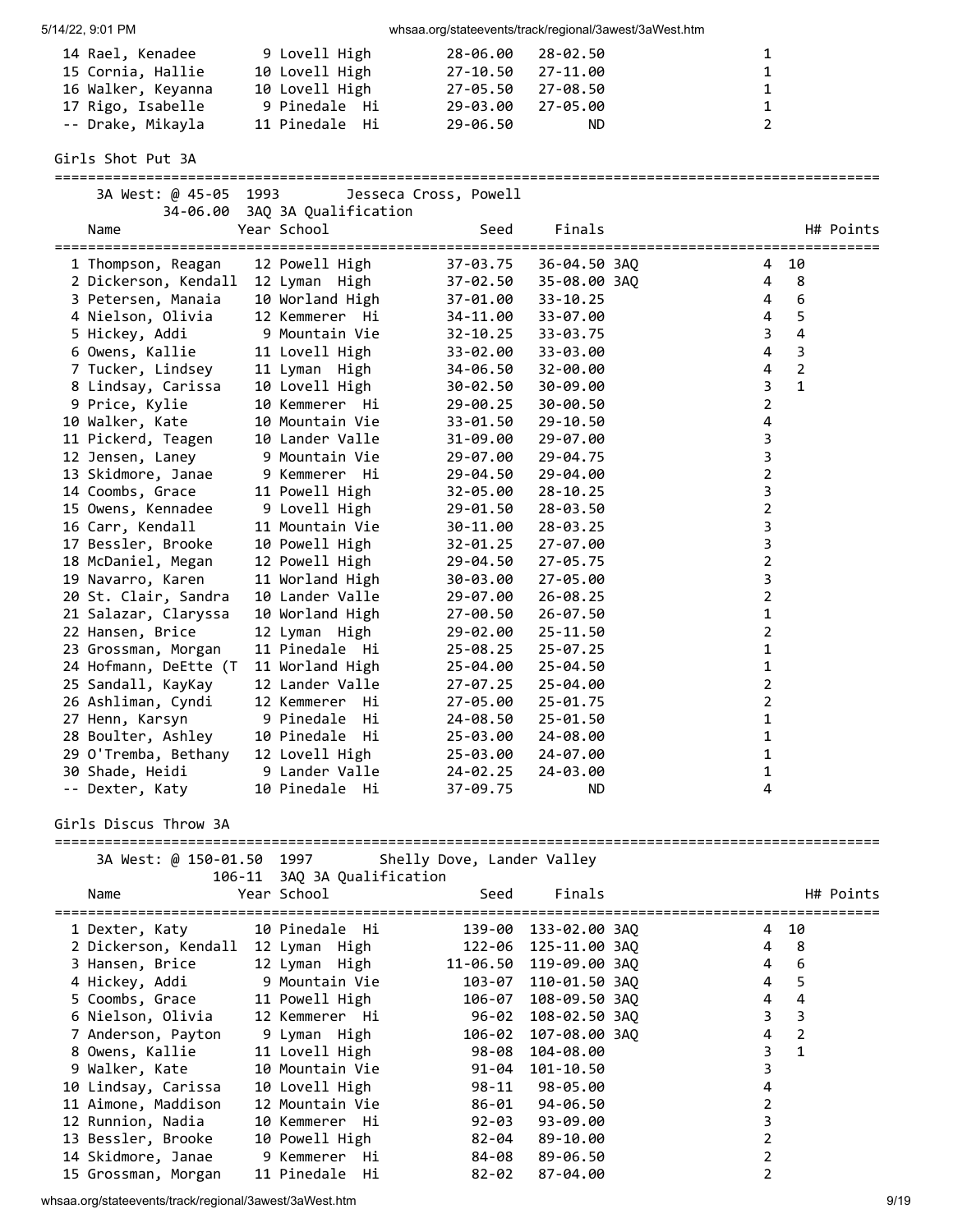| 16 Tucker, Lindsey   | 11 Lyman High   | 96-04        | 86-08.50     | 3 |
|----------------------|-----------------|--------------|--------------|---|
| 17 O'Tremba, Bethany | 12 Lovell High  | 86-03        | 86-07.00     | 2 |
| 18 McDaniel, Megan   | 12 Powell High  | 95-08        | 86-03.50     | 3 |
| 19 Ashliman, Cyndi   | 12 Kemmerer Hi  | 86-08        | 83-07.50     | 3 |
| 20 Carr, Kendall     | 11 Mountain Vie | 85-03.50     | 81-07.00     | 2 |
| 21 Thompson, Reagan  | 12 Powell High  | 85-03        | 80-10.00     | 2 |
| 22 Sandall, KayKay   | 12 Lander Valle | 84-00        | 80-07.00     | 2 |
| 23 Navarro, Karen    | 11 Worland High | 78-00.50     | 80-04.50     |   |
| 24 Pickerd, Teagen   | 10 Lander Valle | 98-10.50     | 79-05.50     | 3 |
| 25 Henn, Karsyn      | 9 Pinedale Hi   | 75-04        | 76-00.00     |   |
| 26 Boulter, Ashley   | 10 Pinedale Hi  | 76-02        | 72-02.50     |   |
| 27 Owens, Kennadee   | 9 Lovell High   | 68-01        | 72-02.00     |   |
| 28 Perez, Sharlyn    | 10 Worland High | 69-02        | $69 - 07.50$ |   |
| 29 St. Clair, Sandra | 10 Lander Valle | 78-03        | 68-10.00     |   |
| 29 Salazar, Claryssa | 10 Worland High | 70-07        | 68-10.00     |   |
| 31 Capitan, Samantha | 11 Lander Valle | 65-01        | 64-05.50     |   |
| -- Petersen, Manaia  | 10 Worland High | $99 - 06.50$ | ND.          | 4 |
|                      |                 |              |              |   |

## Boys 100 Meter Dash 3A

============================================================================================ 3A West: @ 10.70 2015 B. Roden, Riverton

|                           | 11.73 3AQ 3A Qualification |                   |           |                |
|---------------------------|----------------------------|-------------------|-----------|----------------|
| Name                      | Year School                | Seed              | Prelims   | H#             |
| Preliminaries             |                            |                   |           |                |
| 1 Nichols, Ben            | 11 Lovell High             | 11.58             | 11.53Q3AQ | 4              |
| 2 Bradshaw, Alex          | 12 Lyman High              | 11.56             | 11.67Q3AQ | 3              |
| 3 Douzenis, Brock         | 11 Worland High            | 11.34             | 11.770    | $\mathbf 1$    |
| 4 Case, Tanner            | 12 Mountain Vie            | 11.43             | 11.80Q    | $\overline{2}$ |
| 5 Kervitsky, James        | 12 Pinedale Hi             | 11.60             | 11.68q3AQ | 4              |
| 6 Wilson, Blake           | 10 Lovell High             | 11.93             | 11.87q    | 3              |
| 6 Muir, Tyson             | 11 Mountain Vie            | 12.20             | 11.87q    | $\mathbf{1}$   |
| 8 Cole, Garrett           | 12 Worland High            | 11.84             | 11.88q    | $\mathbf 1$    |
| 9 Monterde, Amos          | 12 Lovell High             | 11.73             | 11.91     | $\overline{2}$ |
| 10 Scheeler, TJ           | 11 Lovell High             | 12.01             | 11.97     | $\overline{4}$ |
| 11 Behunin, Kole          | 11 Mountain Vie            | 12.33             | 12.00     | $\mathbf{1}$   |
| 12 Bradshaw, Carter       | 10 Lyman High              | 11.84             | 12.02     | $\mathbf 1$    |
| 13 Fackrell, Chevy        | 12 Lyman High              |                   | 12.13     | $\mathbf 1$    |
| 14 Ziegler, Konner        | 12 Pinedale Hi             | 12.17             | 12.16     | $\overline{2}$ |
| 15 Vitanza, Nic           | 11 Pinedale Hi             | 12.10             | 12.23     | 3              |
| 16 Fraughton, Bodey       | 10 Mountain Vie            | 11.90             | 12.35     | $\overline{2}$ |
| 17 Burns, Ethene          | 9 Worland High             | 12.46             | 12.40     | 3              |
| 18 Johnson baker, Brayden | 8 Lander Valle             | 12.68             | 12.43     | 4              |
| 19 Obod, Ian              | 9 Pinedale Hi              | 11.94             | 12.45     | 4              |
| 20 Hayes, Trayven         | 12 Kemmerer Hi             | 12.34             | 12.53     | 2              |
| 21 Bullington, Jace       | 10 Kemmerer Hi             | 12.53             | 12.56     | 4              |
| 22 Williams, Adam         | 10 Powell High             | 13.11             | 12.67     | 1              |
| 23 Moffat, Bodie          | 10 Lander Valle            | 12.69             | 12.67     | 3              |
| 24 Hickerson, Brayden     | 11 Lander Valle            | 12.72             | 12.76     | $\overline{2}$ |
| -- Pierce, Taylor         | 12 Worland High            | 11.72             | DQ        | 3              |
| Boys 100 Meter Dash 3A    |                            |                   |           |                |
| 3A West: @ 10.70 2015     | B. Roden, Riverton         |                   |           |                |
|                           | 11.73 3AQ 3A Qualification |                   |           |                |
| Name                      | Year School                | Prelims<br>Finals |           | Points         |
| Finals                    |                            |                   |           |                |
| 1 Nichols, Ben            | 11 Lovell High             | 11.53             | 11.45 3AQ | 10             |

| 1 Nichols, Ben     | 11 Lovell High  | 11.53 | 11.45 3AO | 10 |
|--------------------|-----------------|-------|-----------|----|
| 2 Kervitsky, James | 12 Pinedale Hi  | 11.68 | 11.56 3AO | 8  |
| 3 Bradshaw, Alex   | 12 Lyman High   | 11.67 | 11.71 3AO | 6  |
| 4 Douzenis, Brock  | 11 Worland High | 11.77 | 11.82     | 5  |
| 5 Cole, Garrett    | 12 Worland High | 11.88 | 11.90     | 4  |
| 6 Wilson, Blake    | 10 Lovell High  | 11.87 | 11.94     | 3. |
| 7 Muir, Tyson      | 11 Mountain Vie | 11.87 | 12.04     |    |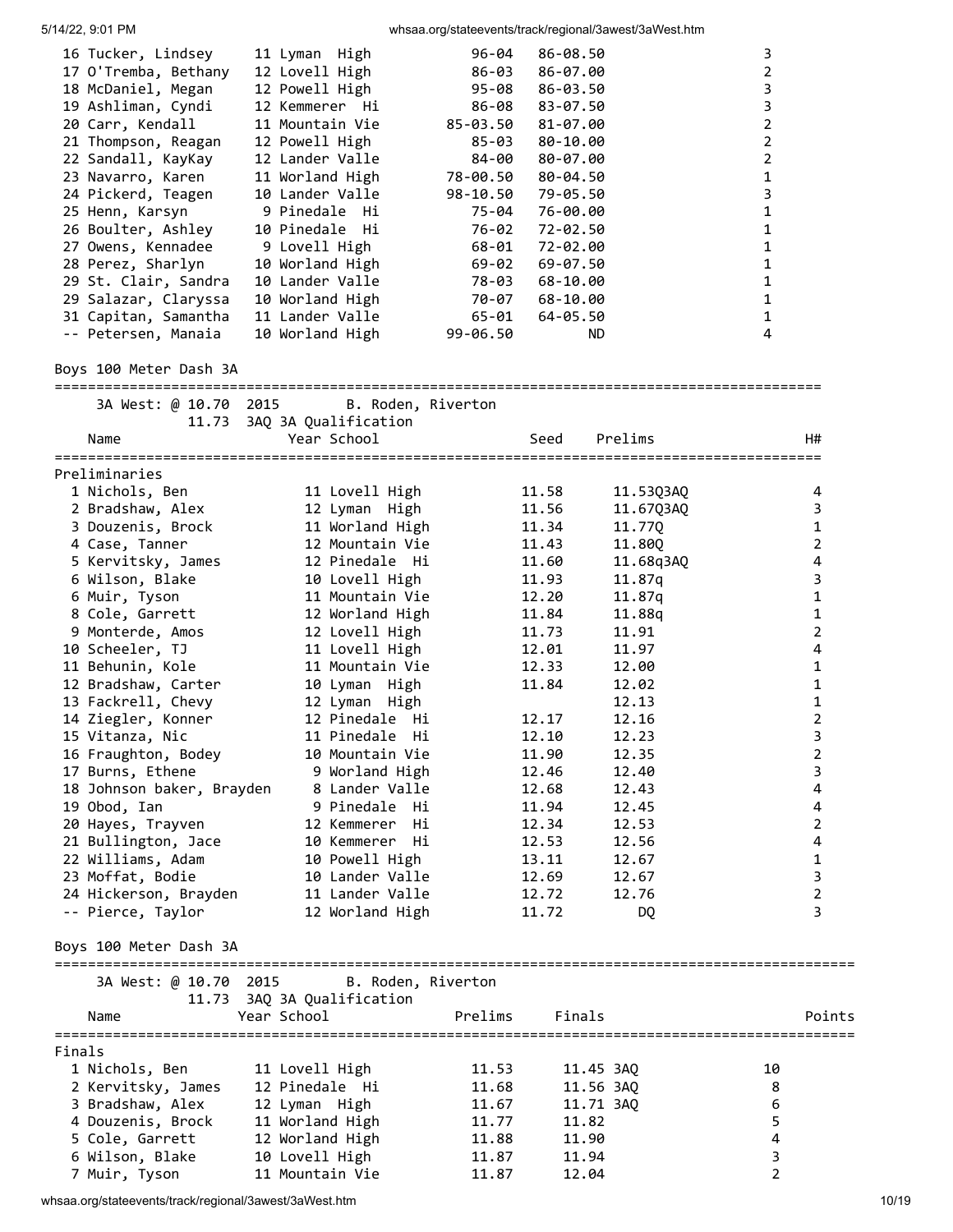|  |  | Boys 200 Meter Dash 3A |  |  |
|--|--|------------------------|--|--|
|--|--|------------------------|--|--|

| 3A West: @ 22.11 1987  | M. Hansen, Star Valley<br>23.73 3AQ 3A Qualification | ================================ |                |
|------------------------|------------------------------------------------------|----------------------------------|----------------|
| Name                   | Year School                                          | Prelims<br>Seed                  | H#             |
| Preliminaries          |                                                      |                                  |                |
| 1 Weaver, Matisse      | 11 Lander Valle                                      | 23.67<br>24.15Q                  | 2              |
| 2 Harper, Nathan       | 11 Worland High                                      | 23.74<br>24.36Q                  | 3              |
| 3 Harper, William      | 12 Worland High                                      | 24.22<br>24.80Q                  | $\mathbf{1}$   |
| 4 Scheeler, TJ         | 11 Lovell High                                       | 24.11<br>24.50g                  | $\overline{2}$ |
| 5 Brown, Caynen        | 12 Lander Valle                                      | 24.45<br>24.58q                  | $\overline{2}$ |
| 6 Wilson, Blake        | 10 Lovell High                                       | 24.27<br>24.78g                  | $\overline{2}$ |
| 7 Douzenis, Brock      | 11 Worland High                                      | 23.86<br>24.81q                  | 3              |
| 8 Khan, Adnan          | 10 Lovell High                                       | 24.17<br>24.94q                  | $\mathbf{1}$   |
| 9 Ziegler, Konner      | 12 Pinedale Hi                                       | 24.94<br>25.07                   | $\overline{2}$ |
| 10 Whitlock, Sam       | 12 Powell High                                       | 24.45<br>25.35                   | 3              |
| 11 Brown, Jonah        | 12 Lander Valle                                      | 24.36<br>25.41                   | 3              |
| 12 Foley, McKale       | 9 Powell High                                        | 24.78<br>25.43                   | $\mathbf 1$    |
| 13 Lewis, Marshall     | 10 Powell High                                       | 25.51<br>24.89                   | 3              |
| 14 Robertson, Gavin    | 9 Lovell High                                        | 25.57<br>24.51                   | 1              |
| 15 Hayes, Trayven      | 12 Kemmerer Hi                                       | 25.59<br>25.01                   | $\mathbf{1}$   |
| 16 Behunin, Kole       | 11 Mountain Vie                                      | 26.24<br>25.69                   | $\mathbf{1}$   |
| 17 Walker, Paxton      | 10 Mountain Vie                                      | 25.65<br>26.01                   | 3              |
| 18 Vitanza, Nic        | 11 Pinedale Hi                                       | 25.14<br>26.11                   | $\mathbf 1$    |
| 19 Whitlock, Evan      | 9 Powell High                                        | 24.84<br>26.32                   | $\overline{2}$ |
| 20 Burns, Ethene       | 9 Worland High                                       | 25.27<br>26.46                   | $\overline{2}$ |
| 21 Bullington, Jace    | 10 Kemmerer<br>Нi                                    | 26.15<br>26.73                   | $\overline{2}$ |
| 22 Riding, Mason       | 11 Kemmerer Hi                                       | 26.03<br>27.08                   | 3              |
| Boys 200 Meter Dash 3A |                                                      |                                  |                |
| 3A West: @ 22.11 1987  | M. Hansen, Star Valley                               |                                  |                |
|                        | 23.73 3AQ 3A Qualification                           |                                  |                |
| Name                   | Year School                                          | Prelims<br>Finals                | Points         |
| Finals                 |                                                      |                                  |                |
| 1 Weaver, Matisse      | 11 Lander Valle                                      | 24.15<br>24.26                   | 10             |
| 2 Douzenis, Brock      | 11 Worland High                                      | 24.81<br>24.62                   | 8              |
| 3 Brown, Caynen        | 12 Lander Valle                                      | 24.58<br>24.68                   | 6              |
| 4 Khan, Adnan          | 10 Lovell High                                       | 24.94<br>24.73                   | 5              |
| 5 Harper, Nathan       | 11 Worland High                                      | 24.36<br>24.86                   | 4              |
| 6 Wilson, Blake        | 10 Lovell High                                       | 24.78<br>24.95                   | 3              |
| 7 Harper, William      | 12 Worland High                                      | 24.80<br>25.01                   | $\overline{2}$ |
| 8 Scheeler, TJ         | 11 Lovell High                                       | 24.50<br>25.02                   | 1              |
| Boys 400 Meter Dash 3A |                                                      |                                  |                |
| 3A West: @ 49.02 1997  |                                                      | R. Jensen, Mountain View         |                |
| 52.31<br>Name          | 3AQ 3A Qualification<br>Year School                  | Prelims<br>Seed                  | H#             |
|                        |                                                      |                                  |                |
| Preliminaries          |                                                      |                                  |                |
| 1 Eardley, Carson      | 10 Mountain Vie                                      | 51.40<br>53.28Q                  | 3              |
| 2 Bell, Tayden         | 11 Mountain Vie                                      | 51.25<br>53.80Q                  | $\overline{2}$ |
| 3 Nichols, Ben         | 11 Lovell High                                       | 50.36<br>54.13Q                  | $\mathbf{1}$   |
| 4 Bishop, Jack         | 11 Worland High                                      | 53.63<br>55.09Q                  | 4              |
| 5 Bain, Jacob          | 12 Pinedale Hi                                       | 54.93<br>53.87q                  | 3              |
| 6 Harper, William      | 12 Worland High                                      | 56.99<br>54.39q                  | 2              |
| 7 Harper, Nathan       | 11 Worland High                                      | 54.07<br>55.11q                  | 1              |
| 8 Skidmore, Tommy      | 12 Kemmerer Hi                                       | 53.72<br>55.17q                  | 2              |
| 9 Lentsch, Felix       | 12 Worland High                                      | 54.84<br>55.28                   | $\overline{2}$ |
| 10 McFadden, Reed      | 10 Lander Valle                                      | 53.53<br>55.57                   | 4              |
| 11 Nichols, Preston    | 11 Lovell High                                       | 54.27<br>56.29                   | $\mathbf{1}$   |
|                        |                                                      |                                  |                |

whsaa.org/stateevents/track/regional/3awest/3aWest.htm 11/19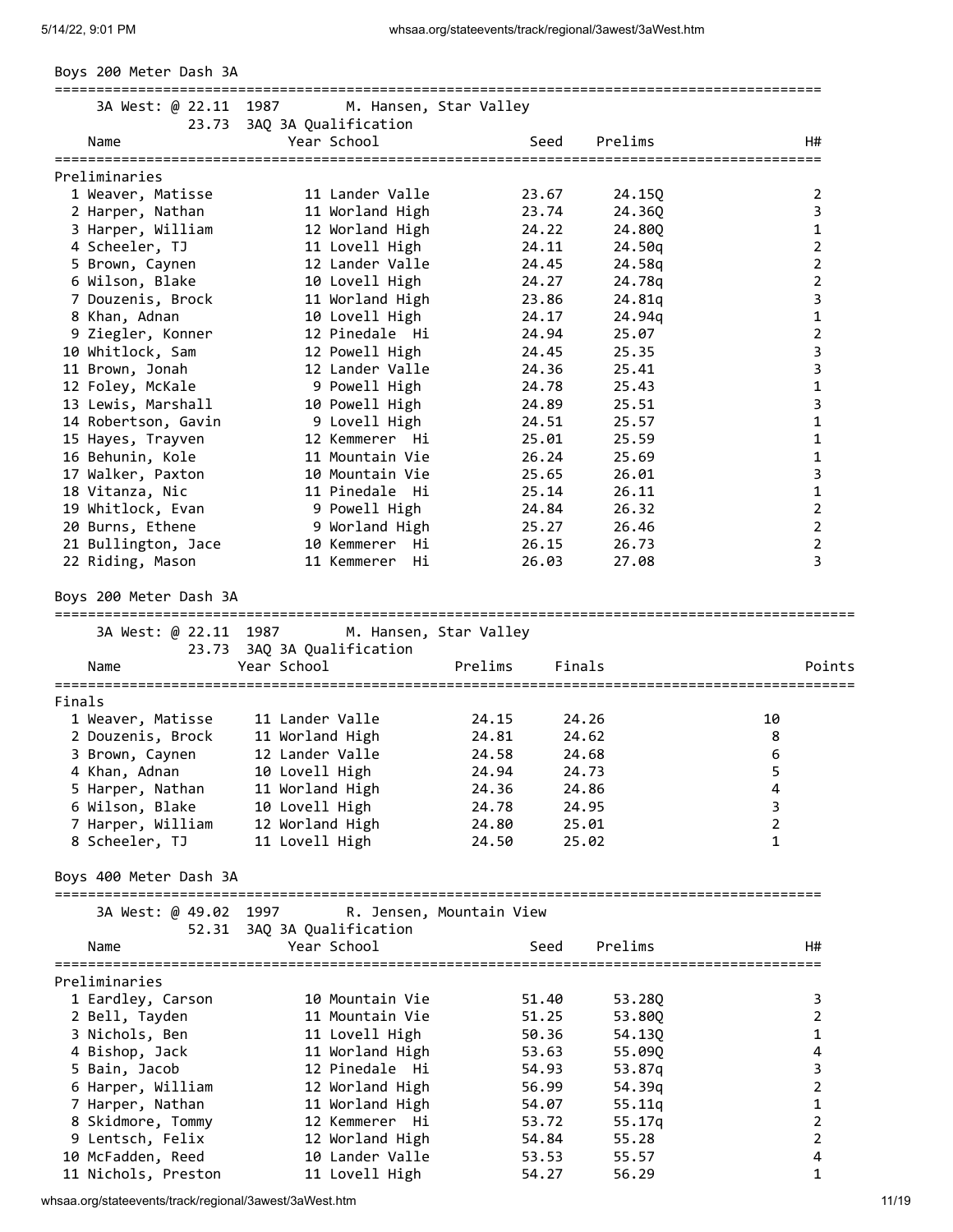5/14/22, 9:01 PM whsaa.org/stateevents/track/regional/3awest/3aWest.htm 12 Russell, Aidan 11 Lander Valle 55.14 56.37 4 13 Bradshaw, Alex 12 Lyman High 53.64 56.98 3 14 Walker, Paxton 10 Mountain Vie 55.91 58.52 2 15 Riding, Mason 11 Kemmerer Hi 56.71 58.61 1 16 Carpenter, Quin 11 Lovell High 55.58 58.71 4 17 Foley, McKale 9 Powell High 56.58 58.79 1 18 Espinosa, Zane 9 Lander Valle 59.64 58.95 1 19 Shepherd, Gauge 11 Mountain Vie 57.97 59.37 4 20 Johnson baker, Brayden 8 Lander Valle 58.61 59.55 3 21 Tolson, James 9 Pinedale Hi 58.41 1:00.12 4 22 Boespflug, Dillon 11 Pinedale Hi 1:02.97 1:00.26 3 23 Lillard, Garrett 11 Lovell High 58.92 1:00.50 2 24 Shepperd, Gatlin 12 Kemmerer Hi 1:01.88 1:06.74 2 -- Escalante, Dylan 12 Powell High 55.62 DQ 3 Boys 400 Meter Dash 3A ================================================================================================ 3A West: @ 49.02 1997 R. Jensen, Mountain View 52.31 3AQ 3A Qualification Name Year School Prelims Finals Points ================================================================================================ Finals 1 Nichols, Ben 11 Lovell High 54.13 51.44 3AQ 10 2 Bell, Tayden 11 Mountain Vie 53.80 51.81 3AQ 8 3 Eardley, Carson 10 Mountain Vie 53.28 52.70 6 4 Harper, Nathan 11 Worland High 55.11 53.58 5 5 Skidmore, Tommy 12 Kemmerer Hi 55.17 53.73 4 6 Bishop, Jack 11 Worland High 55.09 53.74 3 7 Bain, Jacob 12 Pinedale Hi 53.87 54.35 2 8 Harper, William 12 Worland High 54.39 54.48 1 Boys 800 Meter Run 3A =================================================================================================== 3A West: @ 1:53.71 2016 B. Smith, Cody 2:03.35 3AQ 3A Qualification Name Year School Seed Finals H# Points =================================================================================================== 1 Erickson, Tanner 12 Mountain Vie 2:01.61 2:02.47 3AQ 2 10 2 Goklish, Blaine 12 Lander Valle 2:00.81 2:05.55 2 8 3 Bell, Tayden 11 Mountain Vie 2:01.75 2:06.19 2 6 4 Merritt, Daniel 11 Powell High 2:01.73 2:07.12 2 5 5 McFadden, Reed 10 Lander Valle 2:05.23 2:07.35 2 4 6 Nichols, Preston 11 Lovell High 2:07.01 2:08.04 2 3 7 Fanos, Brigham 11 Lyman High 2:06.05 2:09.58 2 2 8 Bishop, Jack 11 Worland High 2:11.98 2:10.59 2 1 9 Lentsch, Felix 12 Worland High 2:14.23 2:12.12 1 10 Redding, Harley 11 Worland High 2:08.18 2:13.89 2 11 Salinas, Aidan 11 Mountain Vie 2:16.74 2:15.28 1 12 Bartholomew, Ethan 12 Powell High 2:09.87 2:15.33 2 13 Hyde, Jace 11 Powell High 2:09.52 2:16.40 2 14 Croft, Melvin 11 Worland High 2:28.34 2:16.72 1 15 Carpenter, Quin 11 Lovell High 2:29.51 2:17.86 1 16 Shepherd, Gauge 11 Mountain Vie 2:12.51 2:20.18 2 17 McArthur, Ozz 11 Lovell High 2:25.43 2:21.45 1 18 Hallock, Cade 9 Lander Valle 2:22.53 2:22.53 1 19 Whitlock, Ben 12 Powell High 2:20.28 2:23.46 1 20 Chesmore, Riley 11 Lander Valle 2:24.82 2:30.70 1 21 Shepperd, Gatlin 12 Kemmerer Hi 2:33.24 2:34.23 1 22 Harris, Michael 10 Lovell High 2:31.49 2:40.35 1 Boys 1600 Meter Run 3A ================================================================================================ 3A West: @ 4:14.34 2016 B. Smith, Cody 4:43.29 3AQ 3A Qualification Name Year School Seed Finals Points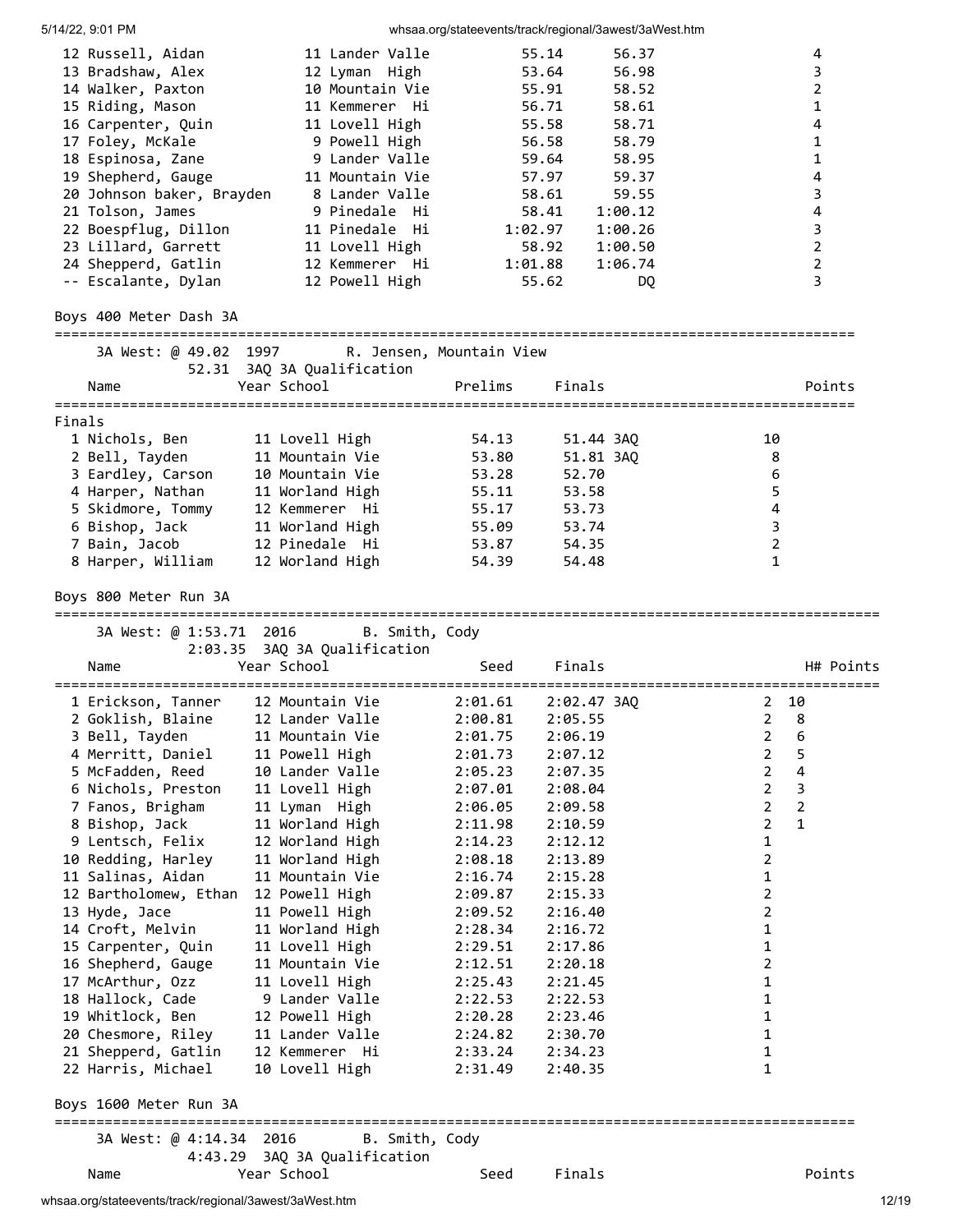| 1 Erickson, Tanner                    | 12 Mountain Vie | 4:28.17 | 4:34.48 3AQ | 10             |
|---------------------------------------|-----------------|---------|-------------|----------------|
| 2 Burnett, Owen 11 Kemmerer Hi        |                 | 4:32.42 | 4:36.75 3AO | 8              |
| 3 Merritt, Daniel                     | 11 Powell High  | 4:42.15 | 4:47.24     | 6              |
| 4 Henrie, Cash                        | 10 Mountain Vie | 4:47.20 | 4:53.41     | 5              |
| 5 Madsen, Dash 9 Mountain Vie         |                 | 4:53.11 | 4:58.27     | 4              |
| 6 Swalstad, Trajn      9 Worland High |                 | 4:51.09 | 4:59.21     | 3              |
| 7 Henrie, Colt                        | 10 Mountain Vie | 4:52.68 | 5:00.88     | $\overline{2}$ |
| 8 Lobatos, Diego                      | 10 Lander Valle | 5:08.29 | 5:09.49     | 1              |
| 9 Bishop, Will 9 Worland High         |                 | 4:56.94 | 5:16.53     |                |
| 10 Croft, Melvin                      | 11 Worland High | 5:07.60 | 5:16.76     |                |
| 11 Bartholomew, Ethan                 | 12 Powell High  | 5:01.62 | 5:18.22     |                |
| 12 Bishop, Jack                       | 11 Worland High | 4:52.45 | 5:22.66     |                |
| 13 Taylor, Liam                       | 9 Powell High   | 5:19.69 | 5:24.41     |                |
| 14 Gribowskas, Ray                    | 10 Lander Valle | 5:27.97 | 5:26.64     |                |
| 15 Bales, Tim                         | 11 Lander Valle | 5:20.71 | 5:27.13     |                |
| 16 Ho, Nelson                         | 12 Powell High  | 5:13.97 | 5:30.78     |                |
| 17 Allen, Jordan                      | 11 Lovell High  | 5:33.65 | 5:56.37     |                |
| 18 Harris, Michael                    | 10 Lovell High  | 6:02.20 | 5:56.60     |                |
| 19 Asay, Stetson 9 Lovell High        |                 | 5:57.41 | 5:58.95     |                |
| 20 Savage, Joseph                     | 11 Lovell High  | 5:53.04 | 6:06.45     |                |
|                                       |                 |         |             |                |

Boys 3200 Meter Run 3A

| 3A West: @ 9:43.54 2015   | B. Smith, Cody                               |          |              |           |                         |                |
|---------------------------|----------------------------------------------|----------|--------------|-----------|-------------------------|----------------|
| Name                      | 10:29.64 3AQ 3A Qualification<br>Year School | Seed     | Finals       |           |                         | Points         |
| 1 Burnett, Owen           | 11 Kemmerer Hi                               | 9:48.55  | 10:08.28 3AQ |           | 10                      |                |
| 2 Erickson, Tanner        | 12 Mountain Vie                              | 9:56.06  | 10:32.50     |           | 8                       |                |
| 3 Henrie, Cash            | 10 Mountain Vie                              | 10:25.32 | 10:42.76     |           | 6                       |                |
| 4 Swalstad, Trajn         | 9 Worland High                               | 10:25.85 | 10:47.93     |           | 5                       |                |
| 5 Merritt, Daniel         | 11 Powell High                               | 10:25.81 | 10:51.88     |           | $\overline{\mathbf{4}}$ |                |
| 6 Henrie, Colt            | 10 Mountain Vie                              | 10:43.47 | 11:02.37     |           | 3                       |                |
| 7 Madsen, Dash            | 9 Mountain Vie                               | 10:25.50 | 11:03.65     |           | $\overline{2}$          |                |
| 8 Lobatos, Diego          | 10 Lander Valle                              | 10:45.49 | 11:08.60     |           | $\mathbf{1}$            |                |
| 9 Thomas, Scottie         | 8 Worland High                               | 11:21.44 | 11:32.81     |           |                         |                |
| 10 Bishop, Will           | 9 Worland High                               | 11:13.98 | 11:41.82     |           |                         |                |
| 11 Thomas, Ivan           | 10 Worland High                              | 11:25.35 | 11:58.98     |           |                         |                |
| 12 Gribowskas, Ray        | 10 Lander Valle                              | 11:36.80 | 12:00.54     |           |                         |                |
| 13 Taylor, Liam           | 9 Powell High                                | 12:16.31 | 12:28.68     |           |                         |                |
| 14 Bales, Tim             | 11 Lander Valle                              | 12:54.84 | 12:40.09     |           |                         |                |
| 15 Allen, Jordan          | 11 Lovell High                               | 13:06.16 | 12:54.36     |           |                         |                |
| 16 Harris, Michael        | 10 Lovell High                               | 12:51.24 | 13:10.70     |           |                         |                |
| 17 Savage, Joseph         | 11 Lovell High                               | 12:58.66 | 13:48.40     |           |                         |                |
| 18 Zollman, Thane         | 9 Lovell High                                |          | 15:53.75     |           |                         |                |
| Boys 110 Meter Hurdles 3A |                                              |          |              |           |                         |                |
| 3A West: @ 14.54 2007     | J. Cross, Powell                             |          |              |           |                         |                |
| 16.65                     | 3AQ 3A Qualification                         |          |              |           |                         |                |
| Name                      | Year School                                  |          | Seed         | Prelims   |                         | H#             |
| Preliminaries             |                                              |          |              |           |                         |                |
| 1 Gose, Gage              | 11 Lander Valle                              |          | 14.88        | 15.24Q3AQ |                         | 1              |
| 2 Carver, Aaron           | 12 Worland High                              |          | 15.43        | 15.59Q3AQ |                         | $\overline{2}$ |
| 3 Shoopman, Stuart        | 10 Powell High                               |          | 16.90        | 16.87q    |                         | 1              |
| 4 Shoopman, Simon         | 11 Powell High                               |          | 16.86        | 16.93q    |                         | $\mathbf 1$    |
| 5 Utterback, Dawson       | 10 Worland High                              |          | 16.93        | 17.00q    |                         | $\mathbf 2$    |
| 6 Weimer, Eli             | 12 Powell High                               |          | 17.24        | 17.54q    |                         | $\overline{2}$ |
| 7 Jeide, Hyrum            | 11 Powell High                               |          | 16.40        | 17.90q    |                         | $\overline{2}$ |
| 8 Dickinson, Wyatt        | 10 Worland High                              |          | 19.04        | 18.67q    |                         | $\mathbf{1}$   |
| 9 Burnett, Hunter         | 9 Kemmerer Hi                                |          | 19.11        | 18.79     |                         | $\overline{2}$ |
| 10 Green, Canton          | 11 Worland High                              |          | 19.11        | 18.97     |                         | $\mathbf{1}$   |
| 11 Linford, Isac          | 9 Mountain Vie                               |          | 19.37        | 19.66     |                         | $\overline{2}$ |

whsaa.org/stateevents/track/regional/3awest/3aWest.htm 13/19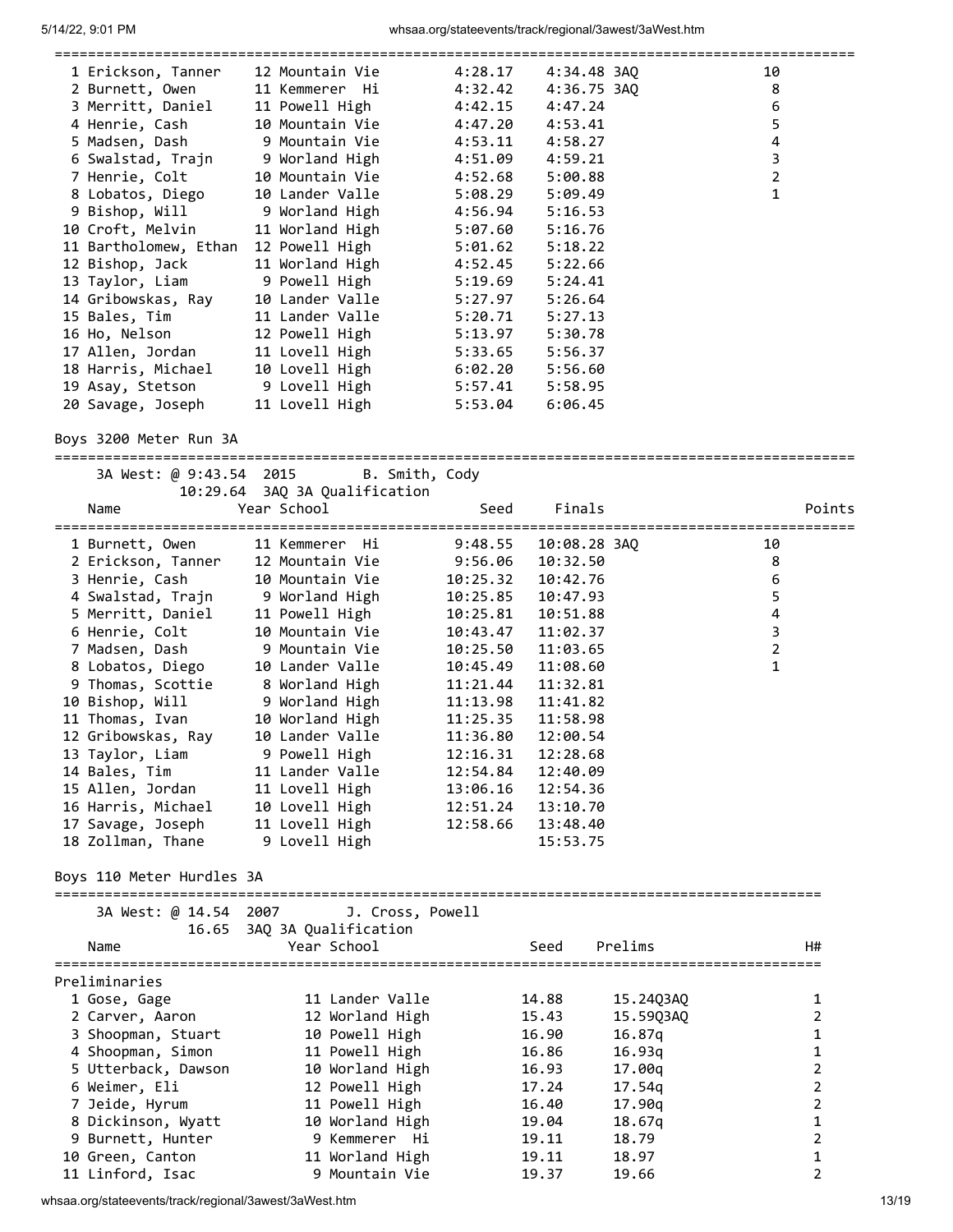| 12 Aimone, Brock                          | 10 Mountain Vie                           |                          | 20.91                  | 20.64          |                         | 1                 |
|-------------------------------------------|-------------------------------------------|--------------------------|------------------------|----------------|-------------------------|-------------------|
| Boys 110 Meter Hurdles 3A                 |                                           |                          |                        |                |                         |                   |
| 3A West: @ 14.54 2007                     | J. Cross, Powell                          |                          |                        |                |                         |                   |
| Name                                      | 16.65 3AQ 3A Qualification<br>Year School | Prelims                  | Finals                 |                |                         | Points            |
| Finals                                    |                                           |                          |                        |                |                         |                   |
| 1 Gose, Gage                              | 11 Lander Valle                           | 15.24                    | 14.78 3AQ              |                | 10                      |                   |
| 2 Carver, Aaron                           | 12 Worland High                           | 15.59                    | 15.13 3AQ              |                | 8                       |                   |
| 3 Utterback, Dawson<br>4 Shoopman, Stuart | 10 Worland High<br>10 Powell High         | 17.00<br>16.87           | 16.47 3AQ<br>16.64 3AQ |                | 6<br>5                  |                   |
| 5 Shoopman, Simon                         | 11 Powell High                            | 16.93                    | 16.66                  |                | $\overline{\mathbf{4}}$ |                   |
| 6 Weimer, Eli                             | 12 Powell High                            | 17.54                    | 17.03                  |                | 3                       |                   |
| 7 Jeide, Hyrum                            | 11 Powell High                            | 17.90                    | 18.42                  |                | $\overline{2}$          |                   |
| 8 Dickinson, Wyatt                        | 10 Worland High                           | 18.67                    | 18.65                  |                | 1                       |                   |
| Boys 300 Meter Hurdles 3A                 |                                           |                          |                        |                |                         |                   |
| 3A West: @ 39.11 2006                     | J. Cross, Powell                          |                          |                        |                |                         |                   |
| Name                                      | 42.87 3AQ 3A Qualification<br>Year School |                          | Seed                   | Prelims        |                         | H#                |
|                                           |                                           |                          |                        |                |                         |                   |
| Preliminaries<br>1 Gose, Gage             | 11 Lander Valle                           |                          | 38.69                  | 41.91Q3AQ      |                         | 1                 |
| 2 Carver, Aaron                           | 12 Worland High                           |                          | 40.82                  | 42.03Q3AQ      |                         | 3                 |
| 3 Eardley, Carson                         | 10 Mountain Vie                           |                          | 40.76                  | 42.29Q3AQ      |                         | 2                 |
| 4 Weaver, Matisse                         | 11 Lander Valle                           |                          | 41.19                  | 42.30q3AQ      |                         | 3                 |
| 5 Fraughton, Bodey                        | 10 Mountain Vie                           |                          | 43.91                  | 44.23q         |                         | $\overline{2}$    |
| 6 Utterback, Dawson                       | 10 Worland High                           |                          | 43.64                  | 44.96g         |                         | $\mathbf{1}$      |
| 7 Muir, Tyson                             | 11 Mountain Vie                           |                          | 44.18                  | 45.18g         |                         | 3                 |
| 8 Runnion, Aiden                          | 12 Kemmerer Hi                            |                          | 44.54                  | 45.56g         |                         | $\overline{2}$    |
| 9 Hiser, Casen                            | 12 Lovell High                            |                          | 43.84                  | 45.89          |                         | 1                 |
| 10 Burnett, Hunter                        | 9 Kemmerer Hi                             |                          | 44.49                  | 46.29          |                         | 3<br>$\mathbf{1}$ |
| 11 Shoopman, Simon<br>12 Shoopman, Stuart | 11 Powell High<br>10 Powell High          |                          | 44.64<br>45.75         | 47.96<br>48.91 |                         | $\mathbf{1}$      |
| 13 Green, Canton                          | 11 Worland High                           |                          | 47.81                  | 49.28          |                         | $\overline{2}$    |
| 14 Linford, Isac                          | 9 Mountain Vie                            |                          | 50.89                  | 51.33          |                         | $\overline{2}$    |
| 15 Gray, Luke                             | 11 Pinedale Hi                            |                          | 50.29                  | 53.50          |                         | 3                 |
| 16 Felkins, Braxton                       | 9 Lovell High                             |                          | 54.70                  | 55.30          |                         | 1                 |
| 17 Mayes, Connor                          | 9 Lovell High                             |                          | 59.46                  | 1:02.75        |                         | 1                 |
| Boys 300 Meter Hurdles 3A                 |                                           |                          |                        |                |                         |                   |
| 3A West: @ 39.11 2006                     | J. Cross, Powell                          |                          |                        |                |                         |                   |
|                                           | 42.87 3AQ 3A Qualification                |                          |                        |                |                         |                   |
| Name                                      | Year School                               | Prelims                  | Finals                 |                |                         | Points            |
| Finals                                    |                                           |                          |                        |                |                         |                   |
| 1 Gose, Gage                              | 11 Lander Valle                           | 41.91                    | 38.96@3AQ              |                | 10                      |                   |
| 2 Weaver, Matisse                         | 11 Lander Valle                           | 42.30                    | 40.52 3AQ              |                | 8                       |                   |
| 3 Carver, Aaron                           | 12 Worland High                           | 42.03                    | 40.58 3AQ              |                | 6                       |                   |
| 4 Eardley, Carson                         | 10 Mountain Vie                           | 42.29                    | 40.78 3AQ              |                | 5                       |                   |
| 5 Utterback, Dawson                       | 10 Worland High                           | 44.96                    | 42.76 3AQ              |                | 4<br>3                  |                   |
| 6 Muir, Tyson<br>7 Fraughton, Bodey       | 11 Mountain Vie<br>10 Mountain Vie        | 45.18<br>44.23           | 44.85<br>44.98         |                | 2                       |                   |
| 8 Runnion, Aiden                          | 12 Kemmerer Hi                            | 45.56                    | 45.49                  |                | 1                       |                   |
| Boys 4x100 Meter Relay 3A                 |                                           |                          |                        |                |                         |                   |
| 3A West: @ 43.69 1997                     |                                           | Star Valley, Star Valley |                        |                |                         |                   |
| School                                    | 46.00 3AQ 3A Qualification                | Seed                     | Finals                 |                |                         | Points            |
| ===============================           |                                           |                          |                        |                |                         |                   |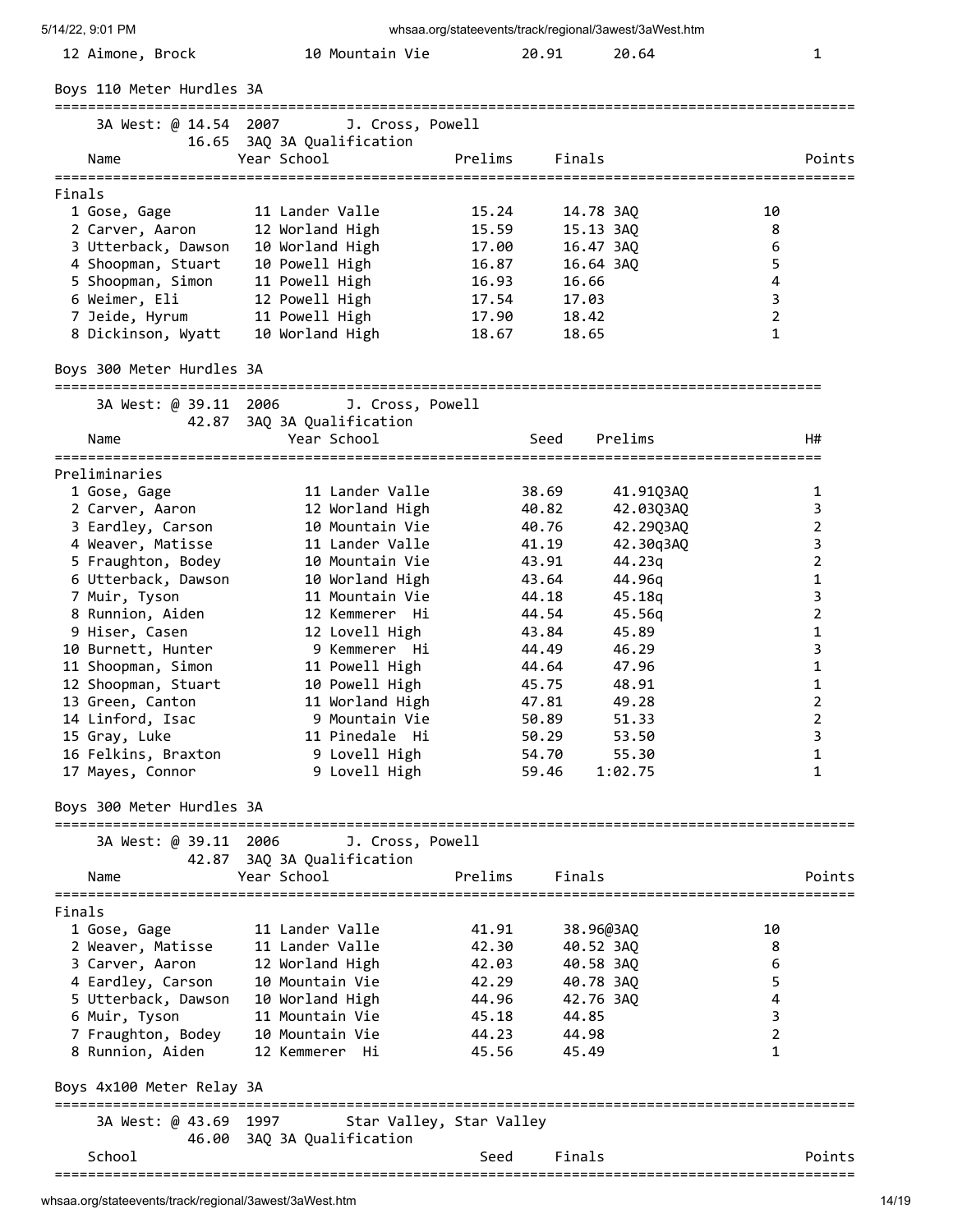| 1 Lander Valley High School<br>1) Brown, Jonah 12                         | 45.32<br>45.05 3AQ<br>2) Cozzens, Shawn 12                              | 10             |
|---------------------------------------------------------------------------|-------------------------------------------------------------------------|----------------|
| 3) Brown, Caynen 12<br>2 Worland High School<br>1) Douzenis, Brock 11     | 4) Weaver, Matisse 11<br>45.15<br>45.56 3AQ<br>2) Carver, Aaron 12      | 8              |
| 3) Pierce, Taylor 12<br>3 Mountain View High School<br>1) Case, Tanner 12 | 4) Cole, Garrett 12<br>46.02<br>46.11<br>2) Fraughton, Bodey 10         | 6              |
| 3) Muir, Tyson 11<br>4 Pinedale High School<br>1) Bain, Joseph 9          | 4) Behunin, Kole 11<br>46.66<br>46.53<br>2) Kervitsky, James 12         | 5              |
| 3) Obod, Ian 9<br>5 Powell High School<br>1) Lewis, Marshall 10           | 4) Ziegler, Konner 12<br>46.24<br>47.11<br>2) Whitlock, Sam 12          | 4              |
| 3) Graham, Toran 12<br>6 Lyman High School                                | 4) Ratcliff, Zach 12<br>52.14<br>47.89                                  | 3              |
| 1) Lyman, Xander 10<br>3) Fackrell, Chevy 12<br>7 Kemmerer High School    | 2) Bradshaw, Carter 10<br>4) Mecham, Rho 12<br>48.16<br>49.57           | $\overline{2}$ |
| 1) Hayes, Trayven 12<br>3) Hagler, Derek 9<br>8 Lovell High School        | 2) Riding, Mason 11<br>4) Bullington, Jace 10<br>45.18<br>49.74         | $\mathbf{1}$   |
| 1) Monterde, Amos 12<br>3) Scheeler, TJ 11                                | 2) Wilson, Blake 10<br>4) Nichols, Ben 11                               |                |
| Boys 4x400 Meter Relay 3A                                                 |                                                                         |                |
| 3A West: @ 3:26.22 1968                                                   | Star Valley, Star Valley                                                |                |
| 3:39.19 3AQ 3A Qualification<br>School                                    | Finals<br>Seed                                                          | Points         |
| 1 Lander Valley High School<br>1) Weaver, Matisse 11                      | 3:37.05<br>$3:32.39$ $3AQ$<br>2) McFadden, Reed 10                      | 10             |
| 3) Russell, Aidan 11<br>2 Mountain View High School<br>1) Bell, Tayden 11 | 4) Gose, Gage 11<br>3:39.84<br>$3:36.85$ $3AQ$<br>2) Eardley, Carson 10 | 8              |
| 3) Henrie, Colt 10<br>3 Kemmerer High School<br>1) Burnett, Hunter 9      | 4) Jensen, Wyatt 11<br>3:39.51<br>3:38.58 3AQ<br>2) Runnion, Aiden 12   | 6              |
| 3) Burnett, Owen 11<br>4 Worland High School<br>1) Harper, William 12     | 4) Skidmore, Tommy 12<br>3:37.82<br>3:38.73 3AQ<br>2) Harper, Nathan 11 | 5              |
| 3) Lentsch, Felix 12<br>5 Powell High School<br>1) Hyde, Jace 11          | 4) Carver, Aaron 12<br>3:40.55<br>3:40.03<br>2) Escalante, Dylan 12     | 4              |
| 3) Ratcliff, Zach 12<br>6 Lovell High School<br>1) Carpenter, Quin 11     | 4) Whitlock, Sam 12<br>3:45.46<br>3:51.04<br>2) Khan, Adnan 10          | 3              |
| 3) McArthur, Ozz 11<br>7 Pinedale High School                             | 4) Nichols, Preston 11<br>3:52.34<br>3:51.32                            | 2              |
|                                                                           |                                                                         |                |
| 1) Vitanza, Nic 11<br>3) Bain, Joseph 9                                   | 2) Tolson, James 9<br>4) Bain, Jacob 12                                 |                |
| Boys 4x800 Meter Relay 3A                                                 |                                                                         |                |
| 3A West: @ 8:04.49 2016                                                   | Star Valley, Star Valley                                                |                |
| 8:48.33 3AQ 3A Qualification<br>School                                    | Finals<br>Seed                                                          | Points         |
| 1 Worland High School<br>1) Redding, Harley 11<br>3) Lentsch, Felix 12    | 8:38.60<br>$8:35.65$ 3AQ<br>2) Croft, Melvin 11<br>4) Bishop, Jack 11   | 10             |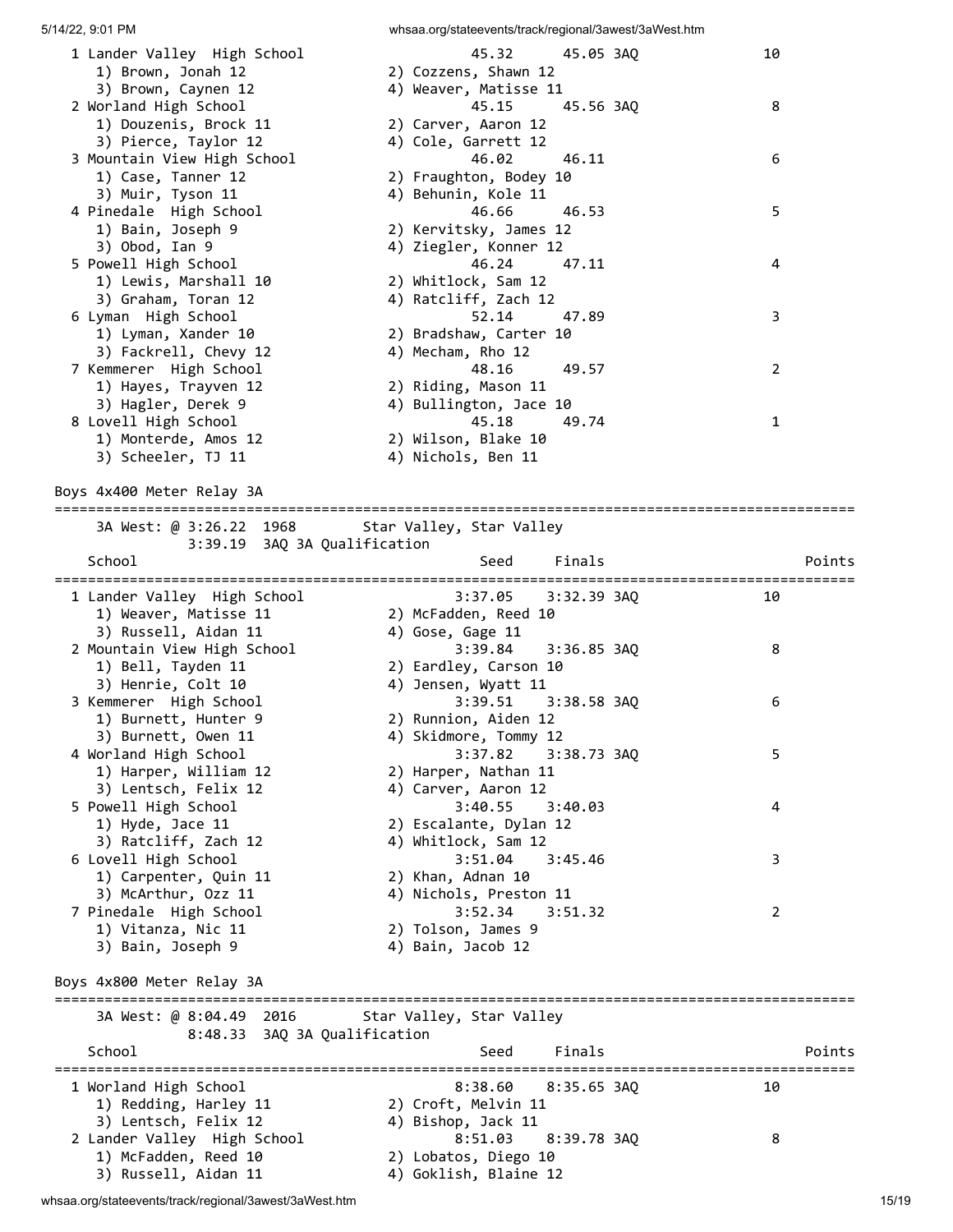| 5/14/22, 9:01 PM                                                                                                    | whsaa.org/stateevents/track/regional/3awest/3aWest.htm                                            |                                                                                                               |
|---------------------------------------------------------------------------------------------------------------------|---------------------------------------------------------------------------------------------------|---------------------------------------------------------------------------------------------------------------|
| 3 Powell High School<br>1) Bartholomew, Ethan 12<br>3) Hyde, Jace 11                                                | 8:46.31<br>9:34.63<br>2) Escalante, Dylan 12<br>4) Merritt, Daniel 11                             | 6                                                                                                             |
| 4 Lovell High School<br>1) Carpenter, Quin 11<br>3) Allen, Jordan 11                                                | 10:06.66 10:06.52<br>2) McArthur, Ozz 11<br>4) Harris, Michael 10                                 | 5                                                                                                             |
| Boys 1600 Sprint Medley 3A                                                                                          |                                                                                                   |                                                                                                               |
| 3A West: @ 3:43.17 2019                                                                                             | Lander Valley, Lander Valley<br>J. Bever, J. Thomas, C. Swenson, S. Kistemann                     |                                                                                                               |
| 3:49.48 3AQ 3A Qualification<br>School                                                                              | Finals<br>Seed                                                                                    | Points                                                                                                        |
| 1 Lander Valley High School<br>1) Brown, Caynen 12                                                                  | 3:48.40<br>$3:44.40$ $3AQ$<br>2) Cozzens, Shawn 12                                                | 10                                                                                                            |
| 3) Gose, Gage 11<br>2 Lovell High School<br>1) Khan, Adnan 10                                                       | 4) Goklish, Blaine 12<br>$3:46.30$ $3:53.54$<br>2) Scheeler, TJ 11                                | 8                                                                                                             |
| 3) Nichols, Ben 11<br>3 Kemmerer High School<br>1) Runnion, Aiden 12                                                | 4) Nichols, Preston 11<br>3:55.87<br>3:54.06<br>2) Riding, Mason 11                               | 6                                                                                                             |
| 3) Burnett, Hunter 9<br>4 Worland High School<br>1) Harper, Nathan 11                                               | 4) Burnett, Owen 11<br>3:50.49<br>3:54.38<br>2) Pierce, Taylor 12                                 | 5                                                                                                             |
| 3) Utterback, Dawson 10<br>5 Lyman High School<br>1) Bradshaw, Carter 10                                            | 4) Redding, Harley 11<br>$3:54.59$ $3:57.28$<br>2) Fackrell, Chevy 12                             | 4                                                                                                             |
| 3) Bradshaw, Alex 12<br>6 Powell High School<br>1) Lewis, Marshall 10                                               | 4) Fanos, Brigham 11<br>3:58.16<br>3:54.69<br>2) Whitlock, Sam 12                                 | 3                                                                                                             |
| 3) Whitlock, Evan 9<br>-- Mountain View High School<br>1) Case, Tanner 12<br>3) Jensen, Wyatt 11                    | 4) Bartholomew, Ethan 12<br>3:49.03<br><b>DNF</b><br>2) Fraughton, Bodey 10<br>4) Henrie, Cash 10 |                                                                                                               |
| Boys High Jump 3A                                                                                                   |                                                                                                   |                                                                                                               |
| 3A West: @ 6-08 2021<br>6-00.00 3AQ 3A Qualification<br>Year School                                                 | T. Nemitz/R. Sweeney/A. Schofield, Powell/Wo<br>Seed<br>Finals                                    | H# Points                                                                                                     |
| Name                                                                                                                |                                                                                                   |                                                                                                               |
| 12 Powell High<br>1 Weimer, Eli<br>2 Woyack, Isaiah<br>10 Powell High<br>3 Harper, William<br>12 Worland High       | 6-02.00 3AQ<br>$6 - 02.00$<br>$6 - 00.00$ $3AQ$<br>6-06.00<br>6-00.00 3AQ<br>6-04.00              | 10<br>2<br>$\overline{2}$<br>8<br>$\boldsymbol{6}$<br>$\overline{2}$                                          |
| 4 Skidmore, Tommy<br>12 Kemmerer Hi<br>5 Gregory, Sam<br>10 Lyman High<br>6 Bradshaw, Braydon<br>11 Lyman High      | $5 - 08.00$<br>$5 - 10.00$<br>$5 - 08.00$<br>$5 - 10.00$<br>5-08.00<br>$5 - 08.00$                | 5<br>$\overline{2}$<br>$\overline{\mathbf{4}}$<br>$\overline{2}$<br>$\overline{\mathbf{3}}$<br>$\overline{2}$ |
| 11 Powell High<br>7 Hyde, Jace<br>8 Lander Valle<br>8 Johnson baker, Bra                                            | 5-11.00<br>$5 - 06.00$<br>5-02.00<br>$5 - 04.00$                                                  | $\overline{2}$<br>$\overline{2}$<br>$\mathbf{1}$<br>0.50                                                      |
| 8 Lloyd, Jaiden<br>12 Worland High<br>10 Gray, Luke<br>11 Pinedale Hi<br>9 Lovell High<br>11 Robertson, Gavin       | 5-08.00<br>$5 - 04.00$<br>5-04.00<br>$5 - 04.00$<br>$5 - 02.00$                                   | 0.50<br>1<br>1<br>1                                                                                           |
| 9 Lovell High<br>-- Felkins, Braxton<br>-- Anderson, Parker<br>9 Lovell High<br>-- Espinosa, Zane<br>9 Lander Valle | NH.<br>NН<br>$5 - 02.00$<br><b>NH</b>                                                             | 1<br>1<br>1                                                                                                   |
| Boys Pole Vault 3A                                                                                                  |                                                                                                   |                                                                                                               |
| 3A West: @ 15-03 5/14/2021<br>12-06.00 3AQ 3A Qualification                                                         | Connor Micheli, Mountain View                                                                     |                                                                                                               |
| Year School<br>Name                                                                                                 | Finals<br>Seed<br>-----------------------------------                                             | Points                                                                                                        |
| 1 Micheli, Connor<br>12 Mountain Vie<br>2 Bradshaw, Carter<br>10 Lyman High                                         | 14-10.00<br>15-00.00 3AQ<br>13-07.00 3AQ<br>12-10.00                                              | 10<br>8                                                                                                       |

whsaa.org/stateevents/track/regional/3awest/3aWest.htm 16/19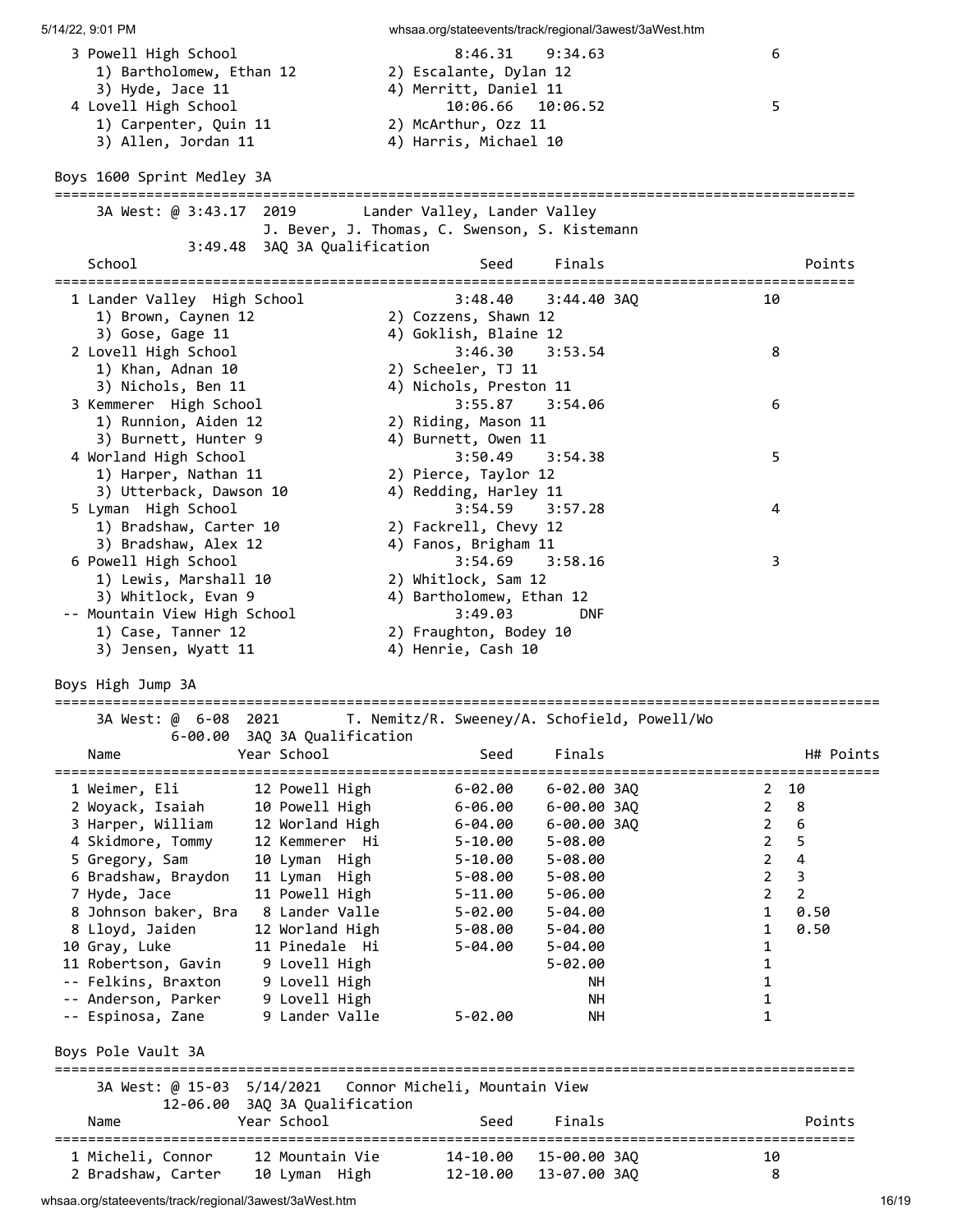| 5/14/22, 9:01 PM |  |
|------------------|--|
|                  |  |

whsaa.org/stateevents/track/regional/3awest/3aWest.htm

| 3 Brown, Jonah                                    | 12 Lander Valle                          | 10-04.00                    | 11-06.00     | 6                                      |                         |
|---------------------------------------------------|------------------------------------------|-----------------------------|--------------|----------------------------------------|-------------------------|
| 4 Bradshaw, Braydon                               | 11 Lyman High                            | 11-10.00                    | 11-06.00     | 5                                      |                         |
| 5 Vasquez, Isaac                                  | 12 Lander Valle                          | 11-06.00                    | 11-06.00     |                                        | 3.50                    |
| 5 Eardley, Carson                                 | 10 Mountain Vie                          | 12-06.00                    | 11-06.00     |                                        | 3.50                    |
| 7 Harms, Jeremy                                   | 10 Powell High                           | 12-00.00                    | 11-00.00     | $\overline{2}$                         |                         |
| 8 Utterback, Dawson                               | 10 Worland High                          | 10-06.00                    | 11-00.00     | 1                                      |                         |
| 9 Gregory, Sam                                    | 10 Lyman High                            | 10-00.00                    | 10-06.00     |                                        |                         |
| 9 Foley, McKale                                   | 9 Powell High                            | 10-06.00                    | 10-06.00     |                                        |                         |
| 11 Shumway, Taggart                               | 9 Lovell High                            | 10-06.00                    | 10-00.00     |                                        |                         |
| 12 Green, Canton                                  | 11 Worland High                          | 10-00.00                    | $9 - 06.00$  |                                        |                         |
| 13 Linford, Isac                                  | 9 Mountain Vie                           | 9-00.00                     | $9 - 00.00$  |                                        |                         |
| -- Williams, Adam                                 | 10 Powell High                           | 12-00.00                    | NН           |                                        |                         |
| Boys Long Jump 3A                                 |                                          |                             |              |                                        |                         |
| 3A West: @ 22-08 2017                             |                                          | A. Richardson, Riverton     |              |                                        |                         |
|                                                   | 20-06.00 3AQ 3A Qualification            |                             |              |                                        |                         |
| Name                                              | Year School                              | Seed                        | Finals       |                                        | H# Points               |
|                                                   |                                          |                             |              |                                        |                         |
| 1 Ratcliff, Zach                                  | 12 Powell High                           | 20-05.50                    | 19-11.25     | 4                                      | 10                      |
| 2 Douzenis, Brock                                 | 11 Worland High                          | 19-06.00                    | 19-10.75     | 4                                      | 8                       |
| 3 Bradshaw, Alex                                  | 12 Lyman High                            | 19-04.25                    | 19-07.75     | 4                                      | 6                       |
| 4 Skidmore, Tommy                                 | 12 Kemmerer Hi                           | 19-01.00                    | 19-07.50     | 4                                      | 5                       |
| 5 Hiser, Casen                                    | 12 Lovell High                           | 20-02.75                    | 19-05.75     | 4                                      | $\overline{\mathbf{4}}$ |
| 6 Seifert, Cody                                   | 9 Powell High                            | 16-07.50                    | 18-10.50     | $\mathbf{1}$                           | 3                       |
| 7 Robertson, Gavin                                | 9 Lovell High                            | 18-08.75                    | 18-04.75     | 4                                      | 2                       |
| 8 Pierce, Taylor                                  | 12 Worland High                          | 17-09.00                    | 18-01.75     | $\overline{2}$                         | $\mathbf{1}$            |
| 9 Fanos, Brigham                                  | 11 Lyman High                            | 18-08.00                    | 18-01.75     | 1                                      |                         |
| 10 Lea, Ryley                                     | 10 Pinedale Hi                           | 18-04.50                    | 17-10.25     | 3                                      |                         |
| 11 Woyack, Isaiah                                 | 10 Powell High                           | 18-07.50                    | 17-08.75     | 3                                      |                         |
| 12 Johnson baker, Bra                             | 8 Lander Valle                           | 17-08.25                    | 17-08.25     | $\overline{2}$                         |                         |
| 13 Walker, Paxton                                 | 10 Mountain Vie                          | 17-07.00                    | 17-07.00     | $\overline{2}$                         |                         |
| 14 Hitz, Colter                                   | 11 Lovell High                           | 18-08.00                    | 17-04.25     | 4                                      |                         |
| 15 Burns, Ethene                                  | 9 Worland High                           | 16-03.25                    | 17-01.00     | 1                                      |                         |
| 16 Vitanza, Nic                                   | 11 Pinedale Hi                           | 18-06.50                    | 17-00.25     | 3                                      |                         |
| 17 McArthur, Ozz                                  |                                          |                             |              |                                        |                         |
|                                                   | 11 Lovell High                           |                             | 16-11.75     | 1                                      |                         |
| 18 Lewis, Marshall                                | 10 Powell High                           | 18-02.50                    | 16-10.00     | 3                                      |                         |
| 19 Bullington, Jace                               | 10 Kemmerer Hi                           | 18-08.00                    | 16-05.00     | 3                                      |                         |
| 20 Labrador, Leopoldo                             | 11 Pinedale Hi                           | 16-08.50                    | 16-04.25     | $\mathbf 1$                            |                         |
| 21 Hickerson, Brayden 11 Lander Valle             |                                          | 18-03.50                    | $15 - 11.25$ | 3                                      |                         |
| 22 Cardinal, Josh                                 | 10 Lander Valle                          | 17-00.25                    | 15-07.50     | 2                                      |                         |
| 23 Russell, Aidan                                 | 11 Lander Valle                          | 17-11.50                    | 15-07.00     | 2                                      |                         |
| 24 Slagle, William                                | 9 Worland High                           | 16-01.00                    | 15-04.75     | 1                                      |                         |
| -- Siefkes, Sawyer                                | 11 Pinedale Hi                           | 17-09.75                    | ND.          | 2                                      |                         |
| Boys Triple Jump 3A<br>========================== |                                          |                             |              | ====================================== |                         |
| 3A West: @ 46-08.75 5/14/2021                     | 41-04.00 3AQ 3A Qualification            | Luke Branson, Mountain View |              |                                        |                         |
| Name<br>========================                  | Year School<br>========================= | Seed<br>=================   | Finals       | ============================           | H# Points               |
| 1 Ratcliff, Zach                                  | 12 Powell High                           | 37-09.50                    | 39-10.00     | 2                                      | 10                      |
| 2 Jensen, Wyatt                                   | 11 Mountain Vie                          | 38-11.00                    | 39-09.00     | 3                                      | 8                       |
| 3 Khan, Adnan                                     | 10 Lovell High                           | 39-04.00                    | 39-02.50     | 3                                      | 6                       |
| 4 Woyack, Isaiah                                  | 10 Powell High                           | 39-10.25                    | 39-00.00     | 3                                      | 5                       |
| 5 Seifert, Cody                                   | 9 Powell High                            | 39-03.00                    | 38-11.00     | 3                                      | $\overline{\mathbf{4}}$ |
| 6 Robertson, Gavin                                | 9 Lovell High                            | 39-03.00                    | 38-08.50     | 3                                      | 3                       |
| 7 Escalante, Dylan                                | 12 Powell High                           | 39-00.00                    | 38-06.00     | 3                                      | 2                       |
| 8 Johnson, Finis                                  | 9 Lander Valle                           | 37-09.00                    | 38-04.00     | $\overline{2}$                         | $\mathbf{1}$            |
| 9 Wilson, Blake                                   | 10 Lovell High                           | 39-08.75                    | 37-11.00     | 3                                      |                         |
| 10 Sletten, Nicolas                               | 9 Pinedale Hi                            | 39-03.25                    | 36-04.00     | 3                                      |                         |
| 10 Fanos, Brigham                                 | 11 Lyman High                            |                             | 36-04.00     | $\overline{2}$                         |                         |
|                                                   | 10 Pinedale Hi                           | 38-00.75<br>37-02.25        |              | $\overline{2}$                         |                         |
| 12 Lea, Ryley                                     |                                          |                             | $35 - 04.50$ |                                        |                         |
| 13 Moffat, Bodie                                  | 10 Lander Valle                          | 36-06.50                    | 34-07.00     | $\overline{2}$                         |                         |
| 14 Hickerson, Brayden                             | 11 Lander Valle                          | 34-07.50                    | 34-01.00     | 1                                      |                         |

whsaa.org/stateevents/track/regional/3awest/3aWest.htm 17/19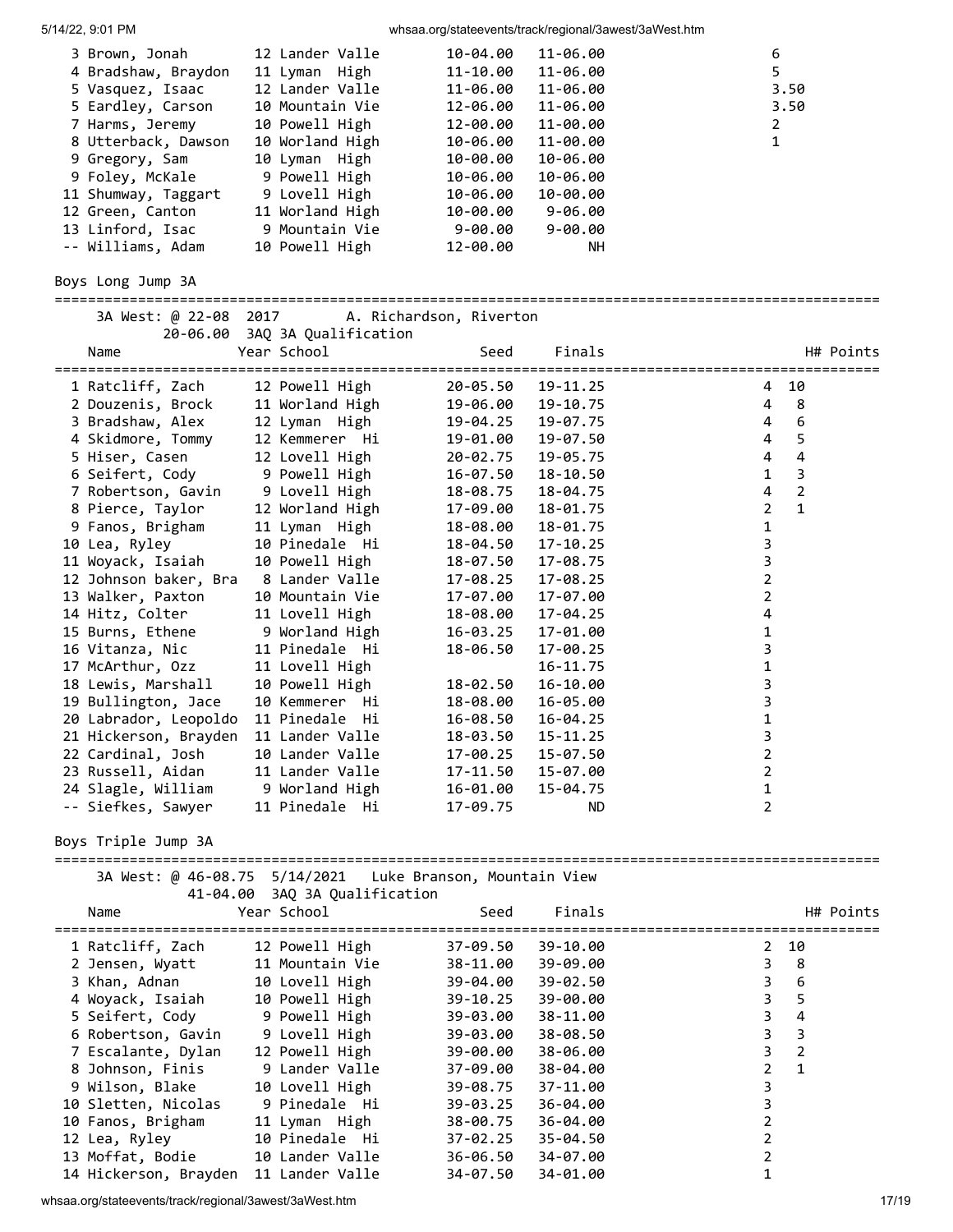| 5/14/22, 9:01 PM                                      |                                            | whsaa.org/stateevents/track/regional/3awest/3aWest.htm |                          |                                       |                |
|-------------------------------------------------------|--------------------------------------------|--------------------------------------------------------|--------------------------|---------------------------------------|----------------|
| 15 Hayes, Trayven                                     | 12 Kemmerer Hi                             | 35-08.50                                               | 33-10.50                 | 2                                     |                |
| 16 Cardinal, Josh                                     | 10 Lander Valle                            | 35-01.00                                               | 33-03.00                 | $\overline{2}$                        |                |
| 17 Gosar, Alex                                        | 9 Pinedale  Hi                             | 33-02.50                                               | 33-00.00                 | 1                                     |                |
| 17 Grzybowski, Sam                                    | 12 Worland High                            | 32-10.00                                               | 33-00.00                 | 1                                     |                |
| 19 Slagle, William                                    | 9 Worland High                             | 33-04.75                                               | 32-02.00                 | 1                                     |                |
| 20 Obod, Ian                                          | 9 Pinedale Hi                              | 33-00.25                                               | $32 - 00.00$             | 1                                     |                |
| 21 Crawford, Baxter                                   | 10 Worland High                            | 32-08.00                                               | 30-08.00                 | 1                                     |                |
| 22 Lloyd, Jaiden                                      | 12 Worland High                            | 32-01.00                                               | 30-00.00                 | 1                                     |                |
| -- Hitz, Colter                                       | 11 Lovell High                             | $35 - 07.25$                                           | ND.                      | $\overline{2}$                        |                |
| Boys Shot Put 3A                                      |                                            |                                                        |                          |                                       |                |
| 3A West: @ 61-02 5/14/2021<br>47-04.00                | 3AQ 3A Qualification                       | Joseph Turner, Lyman                                   |                          |                                       |                |
| Name                                                  | Year School                                | Seed                                                   | Finals<br>===========    | ===================================== | H# Points      |
| 1 Lindsay, Quinn                                      | 12 Lovell High                             | 59-06.25                                               | 56-08.50 3AQ             | 4                                     | 10             |
| 2 Graham, Toran                                       | 12 Powell High                             | 55-06.75                                               | 54-06.50 3AQ             | 4                                     | 8              |
| 3 Shoopman, Sheldon 12 Powell High                    |                                            | 50-00.00                                               | 48-02.00 3AQ             | 4                                     | 6              |
| 4 Shramek, Lane                                       | 12 Powell High                             | 47-04.50                                               | 46-08.00                 | 4                                     | 5              |
| 5 Peterson, Christia 12 Worland High                  |                                            | 49-06.00                                               | 46-02.50                 | 4                                     | 4              |
| 6 Branson, Dane                                       | 11 Mountain Vie                            | 46-01.00                                               | 44-11.50                 | 4                                     | 3              |
| 7 Belmont, Sam                                        | 12 Powell High                             | 44-07.50                                               | 42-06.50                 | 4                                     | $\overline{2}$ |
| 8 Strom, Connor                                       | 11 Lovell High                             | 40-11.50                                               | 40-01.00                 | 3                                     | $\mathbf{1}$   |
| 9 Mecham, Rho                                         | 12 Lyman High<br>10 Pinedale Hi            | 43-03.00                                               | 39-11.00                 | 4                                     |                |
| 10 Green, Austin<br>11 Gregory, Max                   | 9 Lyman High                               | 38-10.00<br>36-07.00                                   | 39-08.00<br>$37 - 02.50$ | 3<br>3                                |                |
| 12 Cole, Garrett                                      | 12 Worland High                            | 40-11.50                                               | $36 - 05.25$             | 3                                     |                |
| 13 Cornia, Sam                                        | 12 Lovell High                             | 40-04.00                                               | $35 - 01.25$             | 3                                     |                |
| 14 Ingwerson, Derik                                   | 9 Lander Valle                             | 35-09.75                                               | 34-11.25                 | $\overline{2}$                        |                |
| 15 Shade, William                                     | 12 Lander Valle                            | 39-00.25                                               | 34-07.00                 | 3                                     |                |
| 16 Erickson, Spencer                                  | 10 Mountain Vie                            | 36-01.50                                               | 34-00.25                 | $\overline{2}$                        |                |
| 17 Hagler, Derek                                      | 9 Kemmerer Hi                              | 38-02.50                                               | $32 - 11.25$             | 3                                     |                |
| 18 Dexter, Doug                                       | 10 Pinedale Hi                             | $32 - 10.50$                                           | 32-10.00                 | $\overline{2}$                        |                |
| 19 Schneider, Konnor                                  | 10 Mountain Vie                            | 36-03.25                                               | 32-07.00                 | $\overline{2}$                        |                |
| 20 Shade, Benjamin                                    | 10 Lander Valle                            | 34-10.50                                               | $32 - 06.50$             | $\overline{2}$                        |                |
| 21 Covill, Cade                                       | 11 Pinedale Hi                             | $32 - 08.25$                                           | $31 - 07.25$             | 1                                     |                |
| 22 Hooten, Brix                                       | 9 Lyman High                               | 33-07.00                                               | 30-11.00                 | $\overline{2}$                        |                |
| 23 Hosler, Tim                                        | 12 Pinedale<br>- Hi                        | 31-09.50                                               | 30-07.50                 | 1                                     |                |
| 24 Sinnett, James                                     | 10 Mountain Vie                            | 29-01.00                                               | 29-02.00                 | 1                                     |                |
| 25 Stanek, Gage                                       | 11 Worland High                            | 30-10.00                                               | 29-01.50                 | 1                                     |                |
| 26 Tomlin, Axel                                       | 9 Kemmerer Hi                              | 26-09.25                                               | 26-03.50                 | 1                                     |                |
| 27 Pickerd, Tres                                      | 9 Lander Valle                             | 34-06.75                                               | 26-02.00                 | 2                                     |                |
| 28 Platt, Jonathan                                    | 11 Kemmerer<br>Hi                          | 23-02.00                                               | $21 - 04.50$             | 1                                     |                |
| -- Hagler, Dylan                                      | 10 Kemmerer<br>Hi                          | 37-04.00                                               | ND.                      | 3                                     |                |
| Boys Discus Throw 3A<br>==================<br>======= |                                            |                                                        |                          |                                       |                |
| 3A West: @ 182-01 5/15/2021                           |                                            | Joseph Turner, Lyman                                   |                          |                                       |                |
| Name                                                  | 136-07 3AQ 3A Qualification<br>Year School | Seed                                                   | Finals                   |                                       | H# Points      |
| 1 Lindsay, Quinn                                      | 12 Lovell High                             |                                                        | 83-03.25 169-10.00 3AQ   | 4                                     | 10             |
| 2 Shoopman, Sheldon                                   | 12 Powell High                             | 146-00                                                 | 151-08.00 3AQ            | 4                                     | 8              |
| 3 Graham, Toran                                       | 12 Powell High                             | 143-07                                                 | 146-03.00 3AQ            | 4                                     | 6              |
| 4 Peterson, Christia                                  | 12 Worland High                            | 134-06                                                 | 144-08.00 3AQ            | 4                                     | 5              |
| 5 Branson, Dane                                       | 11 Mountain Vie                            | 131-05                                                 | 133-06.00                | 4                                     | 4              |
| 6 Runnion, Aiden                                      | 12 Kemmerer Hi                             | 124-03                                                 | 129-01.00                | 3                                     | 3              |
| 7 Mecham, Rho                                         | 12 Lyman High                              | 128-01                                                 | 124-02.00                | 3                                     | 2              |
| 8 Gregory, Max                                        | 9 Lyman High                               | 17-04.75                                               | 123-03.00                | 3                                     | $\mathbf{1}$   |
| 9 Bradshaw, Braydon                                   | 11 Lyman High                              | 131-07                                                 | 121-09.00                | 4                                     |                |
| 10 Green, Austin                                      | 10 Pinedale Hi                             | 123-08                                                 | 120-06.00                | 3<br>3                                |                |
| 11 Shramek, Lane<br>12 Schneider, Konnor              | 12 Powell High<br>10 Mountain Vie          | 111-03                                                 | 113-02.00                | $\overline{2}$                        |                |
| 13 Strom, Connor                                      | 11 Lovell High                             | 105-05<br>112-03                                       | 108-10.00<br>108-05.00   | 3                                     |                |
|                                                       |                                            |                                                        |                          |                                       |                |

whsaa.org/stateevents/track/regional/3awest/3aWest.htm 18/19